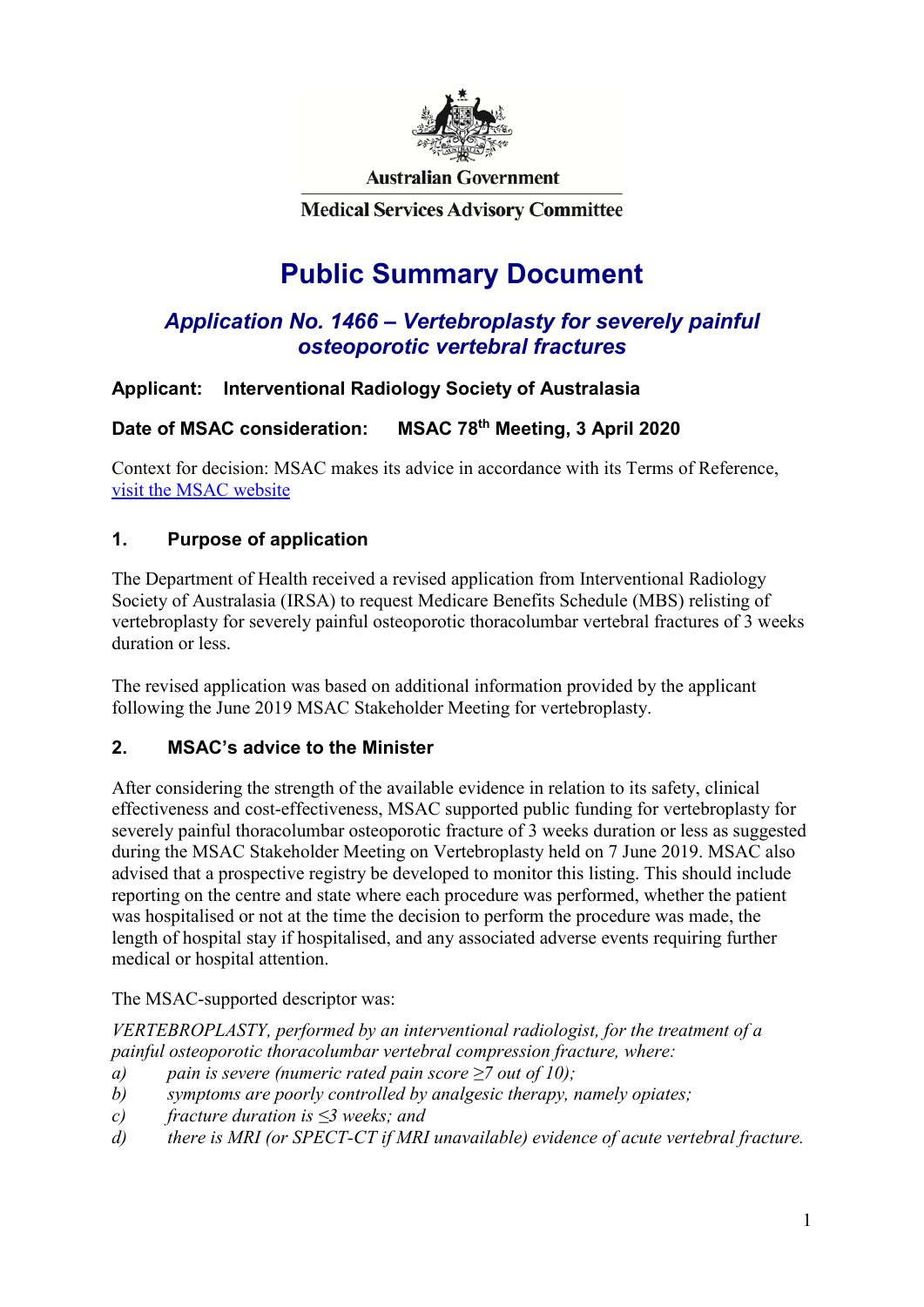*Not to be performed more than once on the same fracture, but may be repeated for a new fracture of the same vertebra if the subsequent fracture meets the above criteria and vertebroplasty is medically indicated.*

*The same fee is payable for a single procedure involving one or more vertebra.*

#### **Consumer summary**

The Interventional Radiology Society of Australasia applied for public funding through the Medicare Benefits Schedule (MBS) for vertebroplasty to treat patients with severely painful osteoporotic thoracolumbar vertebral fractures of 3 weeks duration or less.

Vertebroplasty is a procedure in which acrylic cement is injected into a bone of the spine to treat a break (fracture) where the bone was already weakened due to osteoporosis, and where the break has resulted in pain and limited mobility affecting quality of life.

MSAC accepted that vertebroplasty has a benefit in a small population of patients by helping them regain their mobility sooner and reducing pain in the short term. However, MSAC noted that the cost-effectiveness of vertebroplasty is uncertain. MSAC also considered that the procedure might be used in patients for whom there is no evidence of any benefit. Therefore, MSAC advised that the use of vertebroplasty be limited to those patients with recent and severely painful fractures of a certain type and location. The Committee also suggested that this use is monitored through a registry for at least two years, so that information can be collected about who is receiving the treatment and the costs associated with that treatment. This will provide data that MSAC can review in the future to ensure that the procedure is being used appropriately according to these specified criteria.

#### **MSAC's advice to the Commonwealth Minister for Health**

MSAC supported the relisting of vertebroplasty on the MBS, but only for patients with severely painful osteoporotic thoracolumbar vertebral fractures of a duration of 3 weeks or less.

# **3. Summary of consideration and rationale for MSAC's advice**

MSAC noted that this was a reconsideration of vertebroplasty. Vertebroplasty was previously listed on the MBS as an interim-funded service (items 35400 and 35402) from 2005 to 2011. MSAC reviewed this service in April 2011 and did not support continued public funding based on two randomised controlled trials (RCTs) that did not appear to support vertebroplasty. MSAC considered this application for relisting vertebroplasty in November 2018 and in March 2019, but did not support MBS funding at that time.

MSAC agreed with the applicant that the eligible population for vertebroplasty should be people with a severely painful osteoporotic thoracolumbar vertebral fracture of 3 weeks duration or less rather than 6 weeks or less, and that this period should refer to the duration of the fracture rather than the duration of pain. MSAC noted that many such patients will have poor prognosis and considered that the long-term data for vertebroplasty have not been adjusted for competing risk of death. In addition, it is known that, due to the nature of the condition, the pain experienced by such patients who do not receive vertebroplasty will also reduce over time to converge towards the earlier pain reductions experienced following vertebroplasty. Therefore, this intervention should be viewed as acute pain relief for early mobility purposes rather than long-term pain relief.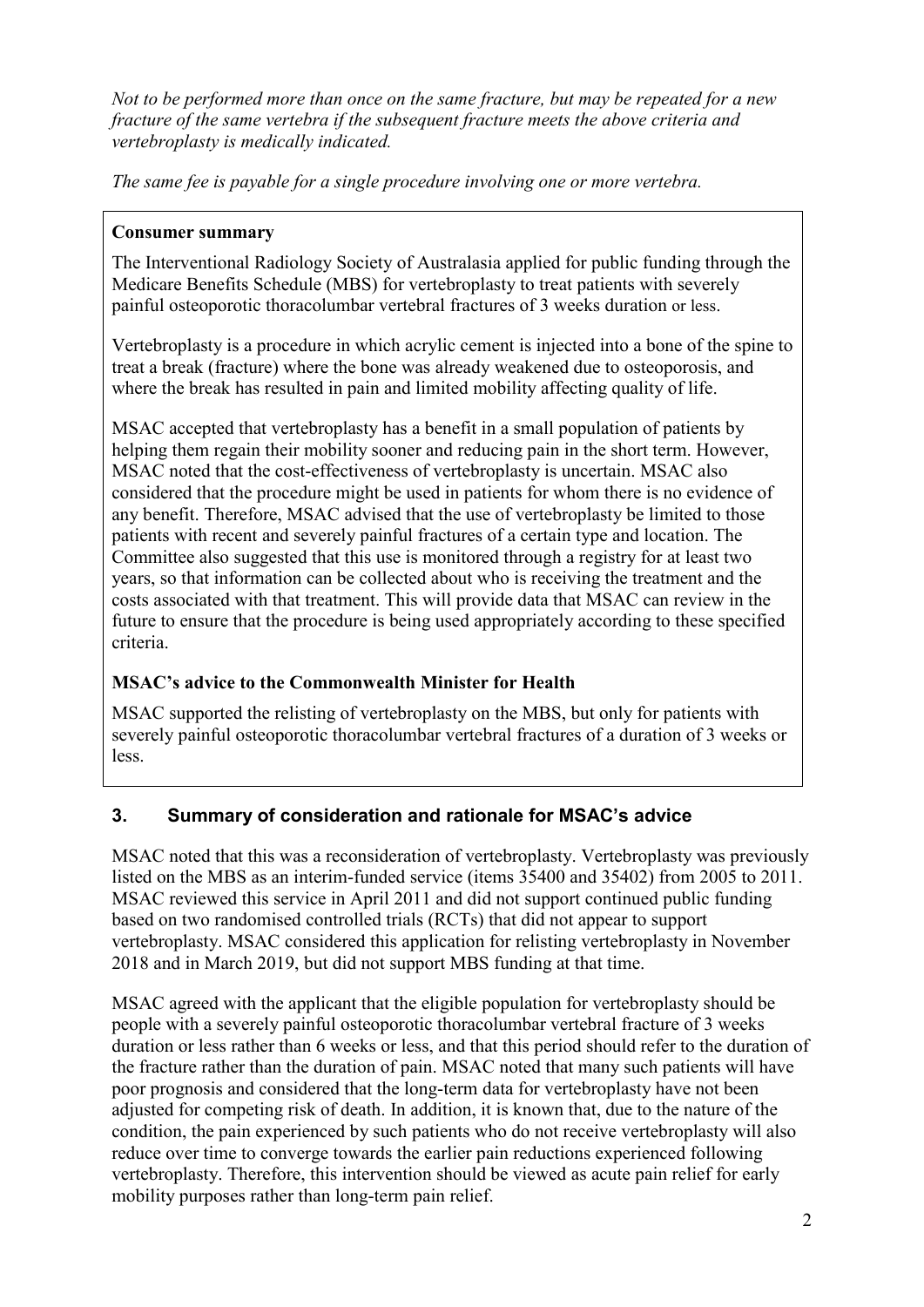MSAC considered that the additional materials from the applicant since its previous consideration, including the pre-MSAC response, largely recapitulated previously documented information and opinion. MSAC also noted that its previous requests for more informative analyses of existing data could not be fulfilled. Accordingly, MSAC was satisfied that it had appropriately exhausted all avenues to improve the evidence base to inform its advice, and thus retained moderate confidence that vertebroplasty has a benefit of likely clinical importance in a small population of patients with clearly identifiable clinical need.

MSAC remained of the view, that consistently across the VAPOUR trial and the Cochrane Review, there is evidence that vertebroplasty results in a reduction in pain and improved disability and disease-specific quality of life compared with placebo. In addition, there are imprecise estimates of the magnitude of these benefits due to the small size of the studies and the nature of the outcomes assessed.

MSAC also retained its conclusion that there is weak evidence to support the applicant's claims of improved benefit of vertebroplasty in patients with osteoporotic thoracolumbar fractures and/or fractures of three weeks duration or less, as they primarily relied on subgroup analyses performed in the VAPOUR trial. In this regard, MSAC noted that, in the conclusions of the Diamond 2020 paper (re-presenting in more detail the VAPOUR subgroup analysis in patients with osteoporotic fractures of three weeks duration or less), the VAPOUR investigators also acknowledged that these results were "limited by being an exploratory subgroup analysis".

MSAC considered that the results of Hsieh et al. (2019) suggested important signals in relation to the safety of vertebroplasty. Leakage of the cement used in the procedure occurred commonly (66.7%). Although this rarely led to severe consequences of local neurological impingement and pulmonary embolism, the risk of pulmonary embolism increased with increasing volume of cement injected into the vertebra. The latter is an important signal because there has been a trend over time towards increasing volume of cement injected in vertebroplasty procedures.

MSAC noted that the comparative cost-effectiveness of vertebroplasty was not formally estimated because no revised economic evaluation was provided that reflects the revised circumstances of the request and its concerns with the previous economic evaluation had not been addressed. However, the economic evaluation did suggest that the cost-effectiveness of vertebroplasty was largely driven by claims for later cost off-sets and would be more favourable if only hospitalised patients were eligible for vertebroplasty. MSAC considered this to be useful information, because it suggested that the most cost-effective population had already been identified, and to add this further requirement to an MBS item descriptor could instead have the perverse incentive of hospitalising more patients for the sole purpose of receiving vertebroplasty.

MSAC considered that, despite this uncertain cost-effectiveness, the financial impact is small because of the small population. At the individual patient level, there are discernible benefits for some patients in terms of improved mobility and reduced pain in the short term. Currently this procedure is available, but patients have to pay out of their own pocket, thus making access an equity issue, recognising that the fee proposed is consistent with other similar procedures. Therefore, MSAC recommended listing with the following restrictions: one MBS item per patient per procedure (not one for each fracture), limited to severely painful osteoporotic thoracolumbar vertebral fracture with a duration of ≤3 weeks, but allowing for treatment of a subsequent fracture in the same vertebra where eligible and appropriate.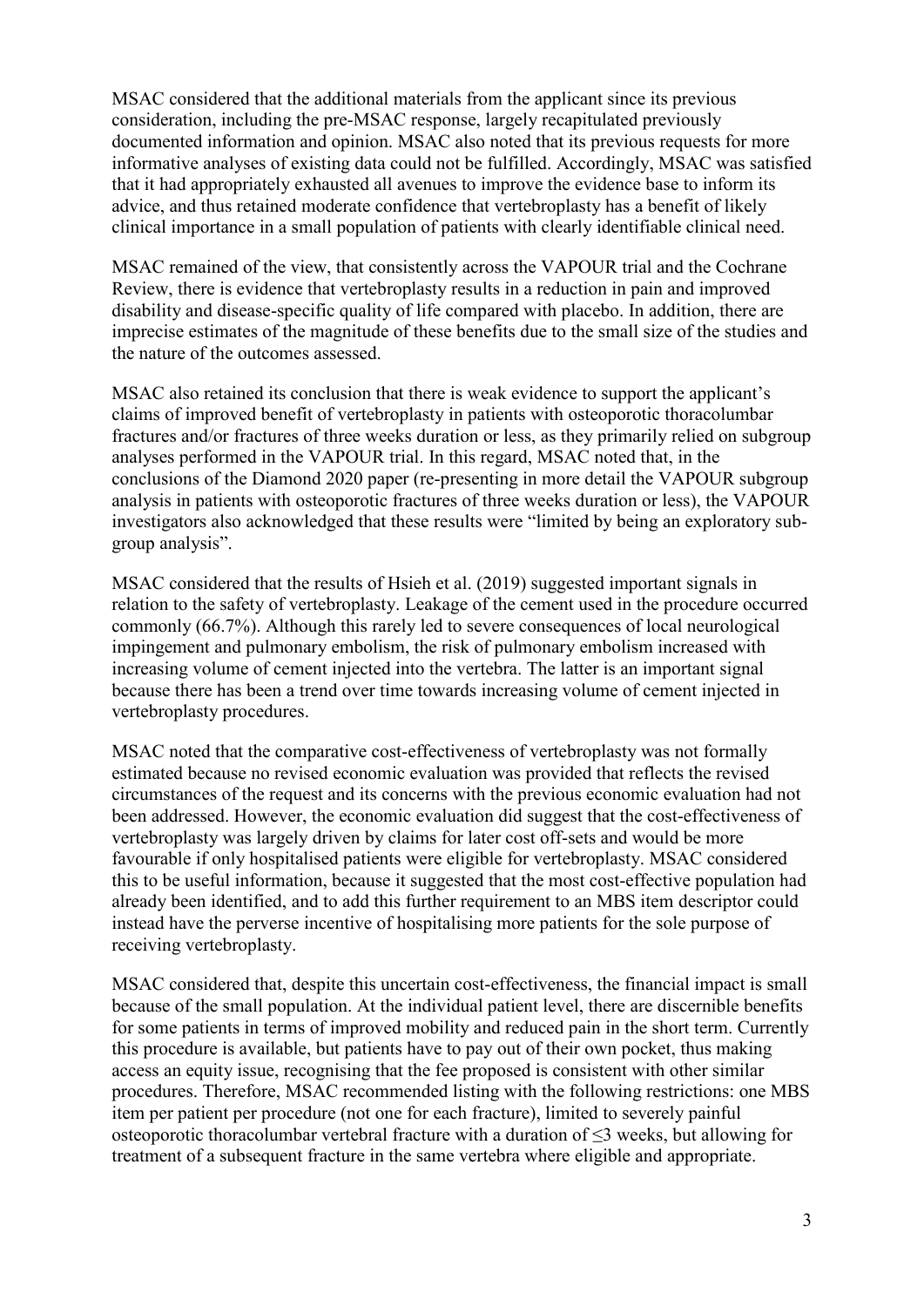Because of the remaining uncertainty, and to reduce the likelihood of leakage beyond the proposed MBS-eligible population, MSAC also advised that a prospective registry be developed to monitor this listing. This should include reporting on the centre and state where each procedure was performed, whether the patient was hospitalised or not at the time the decision to perform the procedure was made, the length of hospital stay if hospitalised, and any associated adverse events requiring further medical or hospital attention.

# **4. Background**

Vertebroplasty was previously listed on the MBS as an interim funded service (items 35400 and 35402) from 2005 to 2011. MSAC reviewed this service in April 2011 and did not support continued public funding. The interim listings were removed from the MBS in 2011.

An application for relisting vertebroplasty for severely painful osteoporotic vertebral fractures of less than 6 weeks duration on the MBS was submitted to MSAC after publication in October 2016 of a randomised controlled trial (VAPOUR) conducted in Australia. The request for MBS listing has since been updated by the applicant as being for vertebroplasty for severely painful osteoporotic thoracolumbar vertebral fractures of 3 weeks duration or less.

At its November 2018 meeting, MSAC did not support public funding for vertebroplasty for severely painful osteoporotic vertebral fractures of less than either 3 or 6 weeks duration. MSAC considered that there may be a small clinical benefit, but was uncertain of its clinical significance, and so considered that the cost-effectiveness is highly uncertain with substantial risk of use beyond the proposed patient population.

At its March 2019 meeting, MSAC reconsidered the application and deferred its advice regarding public funding of vertebroplasty. MSAC considered that a stakeholder meeting, to provide a broader clinical perspective and patient input, could inform the uncertainties in the application. MSAC also considered that an independent meta-analysis of the individual patient data (IPD) from all relevant randomised trials would be informative to further address uncertainties, particularly to clarify any consequences of the identified clinical heterogeneity across these trials on the observed effects of vertebroplasty (see [Public Summary Document](http://www.msac.gov.au/internet/msac/publishing.nsf/Content/1466-Public)  [\(PSD\) Application](http://www.msac.gov.au/internet/msac/publishing.nsf/Content/1466-Public) No. 1466, Nov 2018/March 2019).

The MSAC Stakeholder Meeting for vertebroplasty was held on 7 June 2019 and the minutes have been published on the MSAC website (see [Final Stakeholder Meeting Minutes](http://www.msac.gov.au/internet/msac/publishing.nsf/Content/1466-Public) [Application](http://www.msac.gov.au/internet/msac/publishing.nsf/Content/1466-Public) No. 1466, June 2019).

# **5. Prerequisites to implementation of any funding advice**

No new information has been provided on this aspect. As such this remains unchanged; see [PSD Application](http://www.msac.gov.au/internet/msac/publishing.nsf/Content/1466-Public) No. 1466, Nov 2018/March 2019 p9.

# **6. Proposal for public funding**

The applicant proposed amending the item descriptor to further restrict the proposed population to patients with severe pain from a fracture of 3 weeks duration or less [\(Table 1\)](#page-4-0). This has changed from the initial submission, which was for fractures of less than 6 weeks duration.

The February 2020 Departmental Overview noted that the applicant's requested MBS item descriptor did not specify that patients must have a thoracolumbar fracture, which would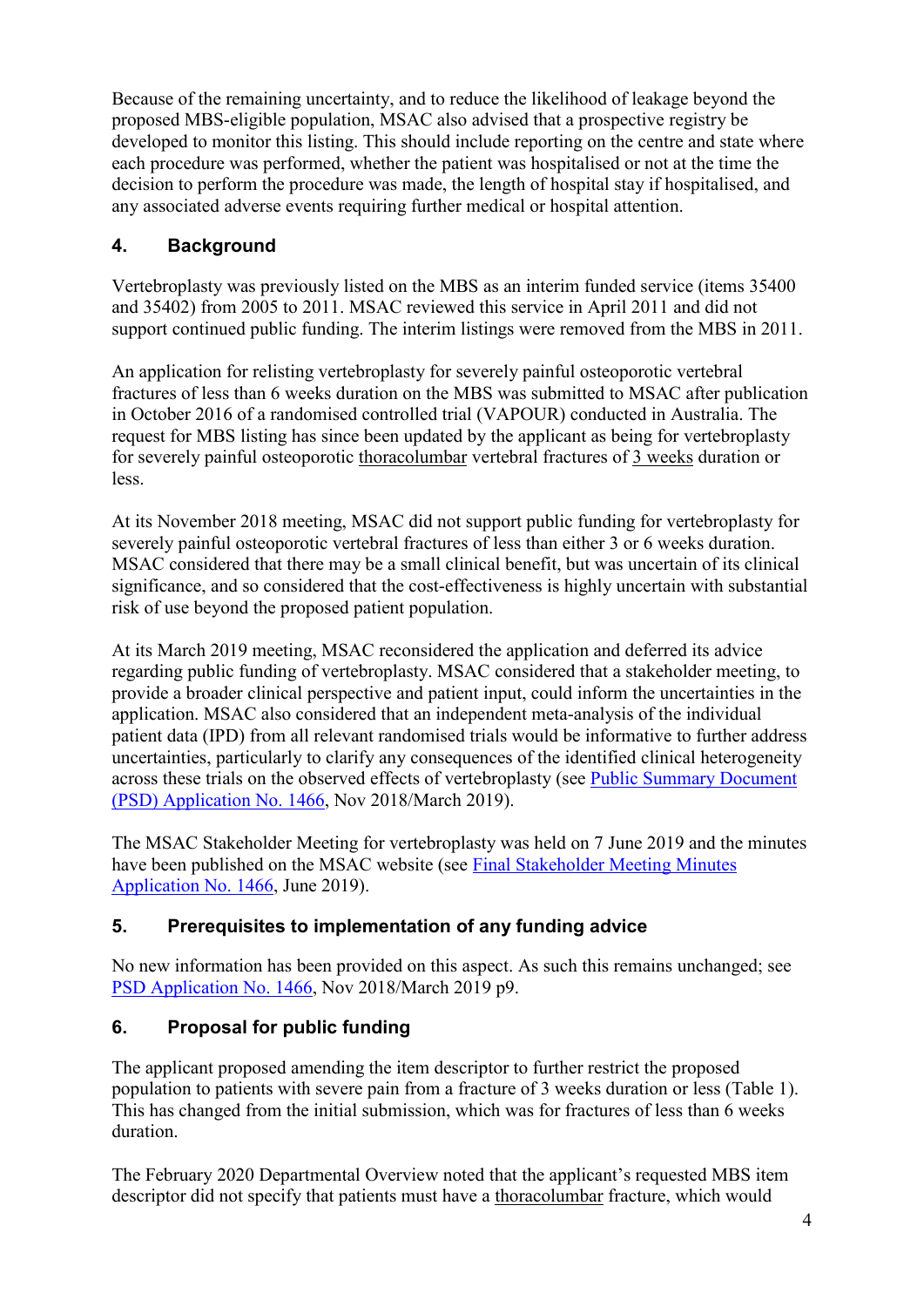mean that patients with other types of vertebral fracture would also be eligible for vertebroplasty. The Departmental Overview therefore suggested insertion of the word "thoracolumbar" before the first use of the word "vertebral" in the descriptor below to reinforce this intent expressed during the Stakeholder meeting.

#### <span id="page-4-0"></span>**Table 1 Applicant revised requested MBS item with Departmental Overview amendment**

| Category 3—therapeutic procedures                                                                                                                              |  |  |  |  |  |  |
|----------------------------------------------------------------------------------------------------------------------------------------------------------------|--|--|--|--|--|--|
| VERTEBROPLASTY, performed by an interventional radiologist, for the treatment of a painful osteoporotic<br>thoracolumbar vertebral compression fracture, where |  |  |  |  |  |  |
| pain is severe (numeric rated pain score $\geq 7$ out of 10);<br>a)                                                                                            |  |  |  |  |  |  |
| symptoms are poorly controlled by analgesic therapy, namely opiates;<br>b)                                                                                     |  |  |  |  |  |  |
| severe pain duration is $\leq$ 3 weeks; and                                                                                                                    |  |  |  |  |  |  |
| there is MRI (or SPECT-CT if MRI unavailable) evidence of acute vertebral fracture.<br>d)                                                                      |  |  |  |  |  |  |
| Not to be performed more than once on the same fracture.<br>(Anaes.)                                                                                           |  |  |  |  |  |  |

MBS Fee: \$700

Source: Table 1, p3 of the February 2020 Departmental Overview

#### **7. Summary of public consultation feedback/consumer Issues**

Twenty-three responses were previously received in the consultation feedback; see [PSD](http://www.msac.gov.au/internet/msac/publishing.nsf/Content/1466-Public)  [Application](http://www.msac.gov.au/internet/msac/publishing.nsf/Content/1466-Public) No. 1466, Nov 2018/March 2019 p10.

A MSAC Stakeholder Meeting for vertebroplasty was held on 7 June 2019 with members of MSAC, clinicians with experience and expertise in geriatric medicine, interventional radiology and spinal surgery; representatives of the applicant; representatives from consumer organisations; and representatives from the Department of Health. See [Final Stakeholder](http://www.msac.gov.au/internet/msac/publishing.nsf/Content/1466-Public)  [Minutes Application No. 1466,](http://www.msac.gov.au/internet/msac/publishing.nsf/Content/1466-Public) June 2019.

#### **8. Proposed intervention's place in clinical management**

With the exception of further refining the eligible population, the clinical management algorithm for the proposed intervention remained unchanged; see [PSD Application](http://www.msac.gov.au/internet/msac/publishing.nsf/Content/1466-Public) No. 1466, Nov 2018/March 2019 p10.

#### **9. Comparator**

The comparator remained 'intensified and extended conservative medical therapy' (represented by placebo/sham injection in the available clinical evidence).

#### **10. Comparative safety**

#### *Summary of new comparative safety data for consideration*

New comparative evidence included a subgroup analysis of patients with fracture duration  $\leq$ 3 weeks from the VAPOUR trial (published manuscript Diamond et al. 2020), the American Society for Bone and Mineral Research (ASBMR) Task Force Report (Ebling et al. 2019), and one meta-analysis (Lou et al. 2019). The applicant's "advice to ESC December 2019" also summarised the publication by Yang et al. (2016). The February 2020 Departmental Overview identified additional relevant evidence - one retrospective study (Hsieh et al. 2019), and one prospective study (Mazzantini et al. 2019) - although these additional studies do not provide direct evidence for comparative safety.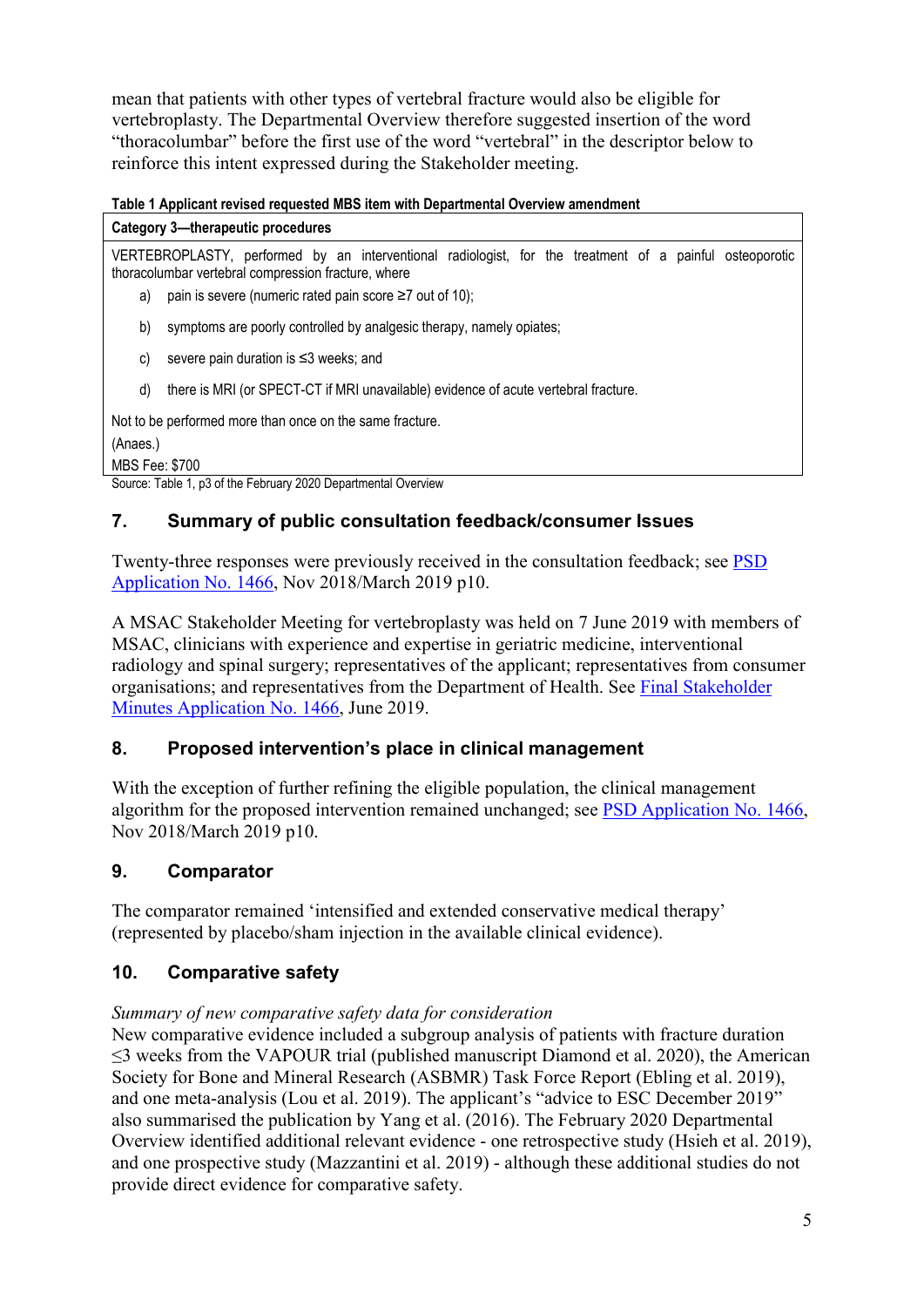The published manuscript by Diamond et al. (2020) presents a subgroup analysis of 93 patients with fracture duration ≤3 weeks from the VAPOUR trial to support the claim that there was no difference in new fracture incidence on 60-month radiographs between the vertebroplasty (3/46 patients) and placebo (2/47 patients) groups.

The authors of the ASBMR Task Force Report (Ebeling et al. 2019), based on the evidence reviewed, were uncertain whether vertebroplasty increased the risk of new symptomatic/ radiographic vertebral fractures or related serious adverse events (AEs). Serious AEs reported across the studies reviewed in the Report included osteomyelitis requiring surgical drainage, rib and pedicle fractures, thecal sac injury, vasovagal reactions, acute asthma exacerbation, cord compression requiring immediate decompression, hypoxia and respiratory failure. Cement leakage was reported in up to 78% of cases, but the ASBMR Task Force Report was not able to determine the rate of significant sequelae as a consequence of cement leakage or embolism, due to the small number of these events.

The meta-analysis by Lou et al. (2019) stated that slightly higher rates of new vertebral fractures were found in the vertebroplasty group (116 fractures in 706 patients [16.43%]) compared to the control group (111 fractures in 701 patients [15.83%]). The difference was not statistically significantly different (relative risk [RR] = 0.97; 95% confidence interval [CI]: 0.63, 1.49). The November 2019 Departmental Overview noted that these results correspond with results observed in the 2018 Cochrane Review (Buchbinder et al. 2018). A summary of the similarities and differences in the analyses and findings by Lou et al. 2019 and the 2018 Cochrane Review are shown below in [Table 2.](#page-5-0)

|                                       | <b>Fracture type</b>                                                                                                                                                                                                                                                                                                                                                        | <b>Trial N</b> |      | <b>Patient N</b> | RR (95% CI)       | $ 2\rangle$ | Included trials                                                                                                                                                  |
|---------------------------------------|-----------------------------------------------------------------------------------------------------------------------------------------------------------------------------------------------------------------------------------------------------------------------------------------------------------------------------------------------------------------------------|----------------|------|------------------|-------------------|-------------|------------------------------------------------------------------------------------------------------------------------------------------------------------------|
|                                       |                                                                                                                                                                                                                                                                                                                                                                             |                | Vert | Control          |                   |             |                                                                                                                                                                  |
| Occurrence of new vertebral fractures |                                                                                                                                                                                                                                                                                                                                                                             |                |      |                  |                   |             |                                                                                                                                                                  |
| Lou et al.<br>2019                    | Clinical or<br>radiographic                                                                                                                                                                                                                                                                                                                                                 | 11             | 706  | 701              | 0.97(0.63, 1.49)  | <b>NR</b>   | Firanescu 2018, Leali 2016,<br>Clark 2016, Yang 2016,<br>Hansen 2015, Chen 2014,<br>Blasco 2012, Farrokhi 2011,<br>Klazen 2010, Rousing 2009,<br>Buchbinder 2009 |
| 2018<br>Cochrane<br><b>Review</b>     | Clinical                                                                                                                                                                                                                                                                                                                                                                    | 6              | 418  | 422              | 1.29 (0.46, 3.62) | 70%         | Buchbinder 2009; Leali 2016;<br>Farrokhi 2011; Yang 2016;<br>Chen 2014; Blasco 2012                                                                              |
|                                       | Radiographic                                                                                                                                                                                                                                                                                                                                                                | 8              | 411  | 393              | 1.14(0.71, 1.84)  |             | Buchbinder 2009; Clark 2016;<br>Yang 2016; Blasco 2012;<br>67% Klazen 2010; Rousing 2009;<br>Firanescu 2018; unpublished<br>VOPE data from Hansen 2015           |
| <b>Comment</b>                        | The Lou et al. (2019) analysis combined new clinical and radiographic fractures (11 trials), while the 2018<br>Cochrane Review considered these separately (6 and 8 trials, respectively).<br>None of the analyses showed a statistically significant difference in the occurrence of new fractures with<br>vertebroplasty of control (placebo or conservative/usual care). |                |      |                  |                   |             |                                                                                                                                                                  |

<span id="page-5-0"></span>**Table 2 Similarities and differences between the meta-analyses in Lou et al. (2019) and the 2018 Cochrane Review – safety outcomes**

MD=mean difference; NA=not applicable; NR=not reported; Vert=vertebroplasty Source: Figure 5, Lou et al. 2019; Analyses 5.1 and 5.2, 2018 Cochrane Review

Hsieh et al. (2019) retrospectively reviewed 3175 patients treated with vertebroplasty and analysed the clinically significant complications after cement leakage. Of the total 3812 vertebroplasty procedures performed, cement leakage was found in 2542 vertebrae (66.7%). Four of 26 patients with cement leakage into the spinal canal (type-C posterior) needed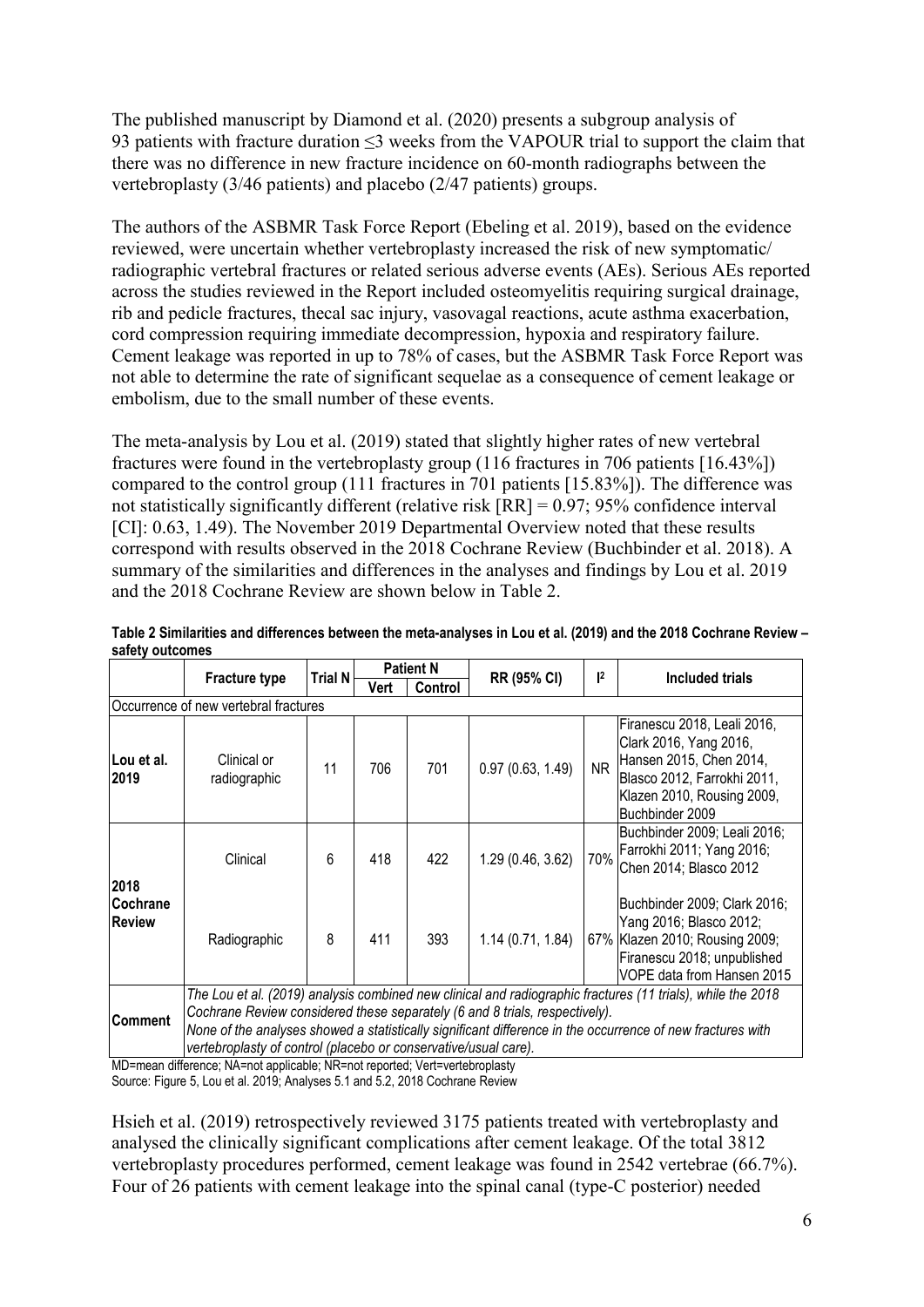surgical decompression. Nine of 153 patients with leakage via the segmental vein (type S leak) needed postoperative oxygen support due to pulmonary embolism. The risk factor for a pulmonary cement embolism was higher volume of polymethyl methacrylate (PMMA) injected, and the risk factor for neurological deficit was type-C posterior cement leakage into the thoracic spine. The incidence of pulmonary cement embolism was significantly increased with increasing volume of PMMA injected (PMMA injection  $\leq 3.5$  cc: 0%; 3.5-7.0 cc:  $0.11\%$ ; > 7.0 cc: 0.9%; p<0.01).

Mazzantini et al. (2019) prospectively studied the occurrence of vertebral fracture after vertebroplasty in 141 osteoporotic patients with vertebral fracture treated with glucocorticoid therapy  $(n=70)$  or not treated with glucocorticoid therapy  $(n=71)$ . At 24 months, the proportion of patients with new vertebral fractures was 44.3% in the glucocorticoid group and 22.6% in the non-glucocorticoid group (RR=1.96; 95% CI: 1.19, 3.26).

Overall, the February 2020 Departmental Overview considered that both publications demonstrate potential harms associated with vertebroplasty; the risk of pulmonary cement embolism (Hsieh et al. 2019) and the risk of new fractures in patients also taking glucocorticoids (Mazzantini et al. 2019).

In its pre-ESC response to the February 2020 ESC meeting, the applicant claimed that:

- the publication by Hsieh et al. 2019 is not relevant to the application. The application notes that 3175 patients were treated by orthopaedic surgeons from Taiwan between 2001 and 2011 and that the publication is 8 years after this period. The applicant's critical appraisal of the study claimed that the surgeons used inappropriate imaging, vertebroplasty technique, patient selection and the wrong PMMA.
- the publication by Mazzantini et al. (2019) is not randomised evidence and is not relevant. The study reported a higher incidence of vertebral fractures following corticosteroid therapy. The applicant stated it is well known that steroids increase the risk for incident osteoporotic fractures with or without vertebroplasty.

#### **11. Comparative effectiveness**

#### *Summary of new comparative effectiveness data for consideration*

The applicant provided a subgroup analysis of 93 patients with fracture duration  $\leq$ 3 weeks from the VAPOUR trial that reported a statistically significant advantage for vertebroplasty over placebo at all time points, with the exception of difference in mean Roland-Morris Disability Questionnaire (RDQ) score at 1 month, which indicated an advantage for vertebroplasty that was not statistically significant (published manuscript Diamond 2020). These results are provided in [Table 3.](#page-7-0)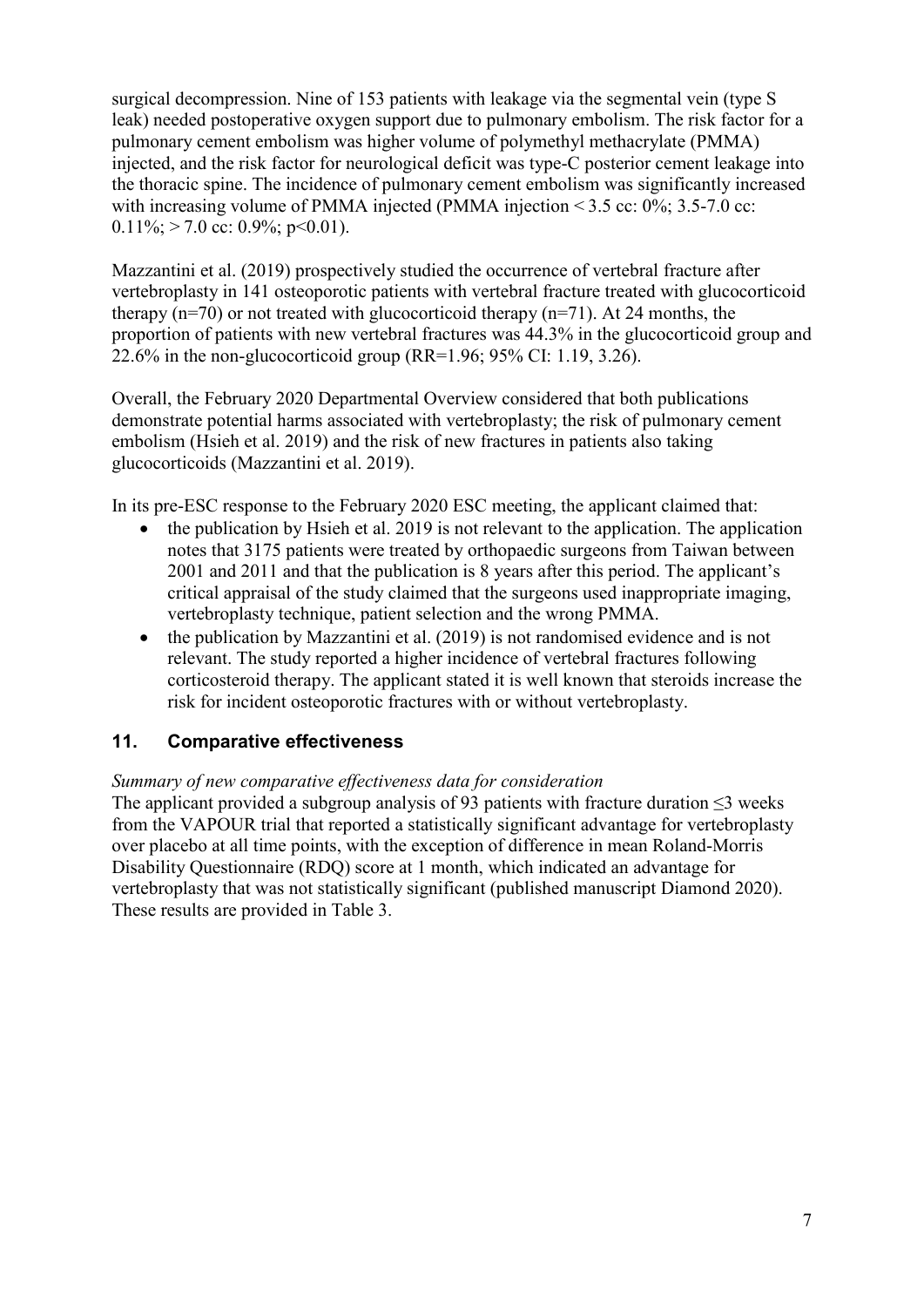<span id="page-7-0"></span>

| Table 3 Results for the subgroup with fracture duration ≤3 weeks from VAPOUR |  |  |  |  |
|------------------------------------------------------------------------------|--|--|--|--|
|------------------------------------------------------------------------------|--|--|--|--|

| Follow-up                                     | ັ<br>Day 3       | Day 14             | Month 1            | Month 3          | Month 6          |  |  |
|-----------------------------------------------|------------------|--------------------|--------------------|------------------|------------------|--|--|
| Proportion of patients with NRS pain score <4 |                  |                    |                    |                  |                  |  |  |
| Vertebroplasty n/N (%)                        | 14/43 (33%)      | 21/41 (51%)        | 22/40 (55%)        | 21/39 (54%)      | 28/38 (74%)      |  |  |
| Placebo n/N (%)                               | 3/43(7%)         | 9/45 (20%)         | 7/45 (16%)         | 12/41 (29%)      | 19/40 (48%)      |  |  |
| Difference (95% CI)                           | 26 (10, 42)      | 31(12, 50)         | 39 (21, 58)        | 25(4, 46)        | 26 (5, 47)       |  |  |
| p-value                                       | 0.0029           | 0.002              | 0.0001             | 0.008            | 0.018            |  |  |
| Mean NRS pain score                           |                  |                    |                    |                  |                  |  |  |
| Vertebroplasty mean (SD)                      | $N=43; 4.8(2.4)$ | $N=41$ ; 3.8 (2.6) | N=40; 3.7 (2.7)    | $N=39; 3.1(3.1)$ | N=38; 2.1 (2.6)  |  |  |
| Placebo mean (SD)                             | N=43; 7.2 (2.0)  | $N=45; 5.6(2.8)$   | $N=45$ ; 5.5 (2.5) | $N=41; 4.5(3.0)$ | $N=40; 3.5(2.6)$ |  |  |
| Difference (95% CI)                           | 2.4(1.5, 3.4)    | 1.9(0.7, 3.0)      | 1.9(0.7, 3.0)      | 1.4(0.1, 2.8)    | 1.4(0.3, 2.6)    |  |  |
| p-value                                       | < 0.0001         | 0.0019             | 0.0014             | 0.042            | 0.017            |  |  |
| Mean RDQ score                                |                  |                    |                    |                  |                  |  |  |
| Vertebroplasty mean (SD)                      | N=44; 14.0 (6.5) | N=39; 13.1 (6.2)   | N=40; 12.9 (5.9)   | N=39; 10.2 (7.5) | $N=37; 9.0(6.4)$ |  |  |
| Placebo mean (SD)                             | N=39; 17.1 (4.2) | N=44; 16.0 (6.3)   | N=43; 15.4 (5.9)   | N=39; 13.6 (6.2) | N=40; 12.5 (6.5) |  |  |
| Difference (95% CI)                           | 3.1(0.7, 5.4)    | 2.9(0.2, 5.6)      | $2.5(-0.2, 5.1)$   | 3.4(0.3, 6.5)    | 3.4(0.5, 6.4)    |  |  |
| p-value                                       | 0.011            | 0.039              | 0.057              | 0.034            | 0.022            |  |  |

NRS=numeric rating scale; RDQ=Roland-Morris Disability Questionnaire

Source: Table 6, p9 of November 2019 Departmental Overview

The applicant also provided a subgroup analysis of 53 patients with thoracolumbar fracture duration ≤3 weeks from the VAPOUR trial reporting the same outcome measures (Table 4).

| Follow-up                                     | Day 3            | Day 14            | Month 1          | Month 3            | Month 6            |  |  |  |
|-----------------------------------------------|------------------|-------------------|------------------|--------------------|--------------------|--|--|--|
| Proportion of patients with NRS pain score <4 |                  |                   |                  |                    |                    |  |  |  |
| Vertebroplasty n/N (%)                        | 12/29 (41%)      | 17/29 (59%)       | 17/27 (63%)      | 15/26 (58%)        | 19/25 (76%)        |  |  |  |
| Placebo n/N (%)                               | 2/24(8%)         | 3/24(13%)         | 1/25(4%)         | $5/24$ (21%)       | 8/21 (38%)         |  |  |  |
| Difference (95% CI)                           | 33(12, 54)       | 46 (24, 68)       | 59 (39, 79)      | 37 (12, 62)        | 38 (11, 65)        |  |  |  |
| p-value                                       | 0.007            | 0.001             | < 0.0001         | 0.008              | 0.009              |  |  |  |
| Mean NRS pain score                           |                  |                   |                  |                    |                    |  |  |  |
| Vertebroplasty mean (SD)                      | $N=29; 4.1(2.3)$ | $N=29; 3.4(2.7)$  | N=27; 3.3 (2.7)  | $N=26$ ; 2.8 (3.1) | $N=25$ ; 1.9 (2.3) |  |  |  |
| Placebo mean (SD)                             | N=24; 7.3 (2.0)  | $N=24; 6.1 (2.5)$ | $N=25; 5.9(1.7)$ | $N=24; 4.7(2.5)$   | $N=21; 4.1 (2.3)$  |  |  |  |
| Difference (95% CI)                           | 3.2(2.0, 4.4)    | 2.7(1.3, 4.2)     | 2.6(1.3, 3.9)    | 1.8(0.2, 3.4)      | 2.2(0.9, 3.6)      |  |  |  |
| p-value                                       | < 0.0001         | 0.0004            | 0.0002           | 0.027              | 0.002              |  |  |  |
| Mean RDQ score                                |                  |                   |                  |                    |                    |  |  |  |
| Vertebroplasty mean (SD)                      | N=30; 12.2 (6.5) | N=27; 12.0 (6.6)  | N=27; 11.2 (6.0) | N=26; 7.8 (7.1)    | $N=24$ ; 7.8 (5.6) |  |  |  |
| N=23; 17.4 (4.5)<br>Placebo mean (SD)         |                  | N=23; 16.8 (6.1)  | N=25; 15.7 (5.7) | N=23; 14.7 (4.8)   | N=21; 13.3 (5.7)   |  |  |  |
| Difference (95% CI)                           | 5.2(2.0, 8.3)    | 4.9(1.2, 8.5)     | 4.5(1.2, 7.8)    | 7.0(3.4, 10.5)     | 5.5(2.1, 8.9)      |  |  |  |
| p-value                                       | 0.002            | 0.010             | 0.008            | 0.0002             | 0.002              |  |  |  |

CI=confidence interval; NRS=numeric rating scale; RDQ=Roland-Morris Disability Questionnaire; SD=standard deviation Source: Table 2, applicant's December 2019 advice to ESC

The findings from Yang et al. (2016) were summarised within the applicant's "advice to ESC December 2019". The study included 107 patients, all had ≤3 week fracture duration, 80% had thoracolumbar fractures and 5% had thoracic segment fractures. The study reported benefits in pain, quality of life and the Oswestry Disability Index (ODI) to 12 months. Visual analogue scale (VAS) pain scores showed significantly earlier reduction in the vertebroplasty group.

The applicant's "advice to ESC December 2019" also referenced a published rebuttal to the ASBMR Task Force report (Diamond 2019); a published review by Lamanna et al. (2019); and two published rebuttals in response to a current controversies paper by Buchbinder and Busija (2019) and the 2018 Cochrane Review by Buchbinder et al. (2018). These papers have been noted, but not summarised, as they do not provide any new comparative effectiveness data.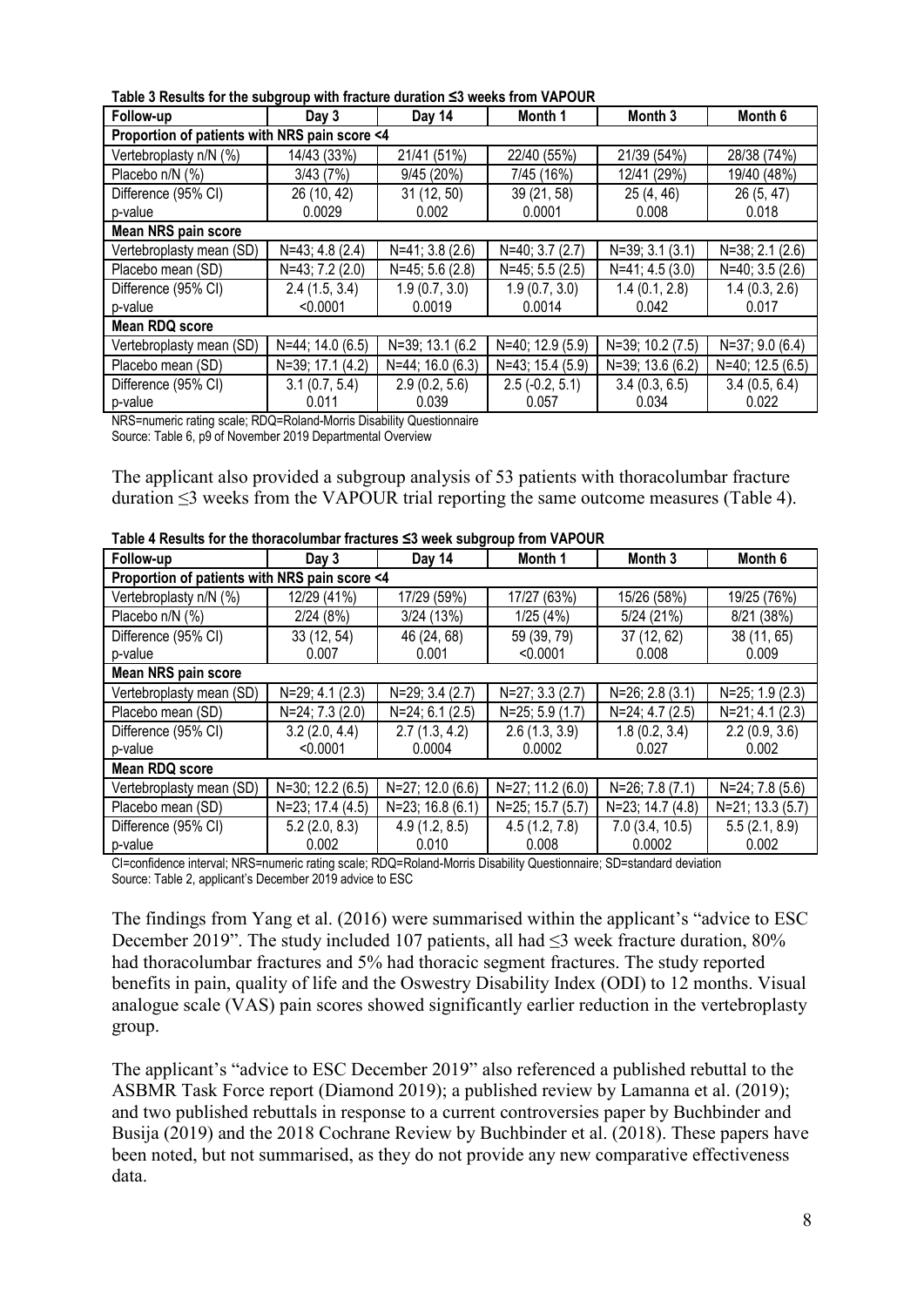The key efficacy finding from the ASBMR Task Force Report was that percutaneous vertebroplasty provides no demonstrable clinically significant benefit over placebo or sham procedures, and results did not differ according to duration of pain. The report stated that it is uncertain whether vertebroplasty increases the risk of incident or radiographic vertebral fractures or related serious AEs. This efficacy finding was based on the 2018 Cochrane Review of vertebroplasty (Buchbinder et al. 2018), which included five trials with a total of 535 patients.

The meta-analysis by Lou et al. (2019) compared vertebroplasty versus placebo or conservative treatment. For comparison with placebo, five trials were included. However, the VAPOUR trial was considered clinically heterogeneous to the other trials due to earlier fracture duration and worse pain scores and was analysed separately while the other four trials were combined. While the VAPOUR trial indicated a significant advantage for vertebroplasty at 1-2 weeks and at 6-12 months, the combined analysis of the other four clinical trials indicated there was no statistically significant advantage for vertebroplasty compared to placebo. For comparison with conservative treatment, analysis of the seven included trials showed statistically significant advantages for vertebroplasty compared to conservative therapy at all time points. In the subgroup analyses comparing fracture duration of ≤6 weeks and >6 weeks, there were no statistically significant differences between the subgroup analyses for patients with fracture duration ≤6 weeks or >6 weeks across all time points.

The November 2019 Departmental Overview summarised the similarities and differences between the Lou et al. (2019) meta-analyses and the 2018 Cochrane Review (Buchbinder et al. 2018) for effectiveness outcomes (reduction in pain), shown below in [Table 5.](#page-9-0)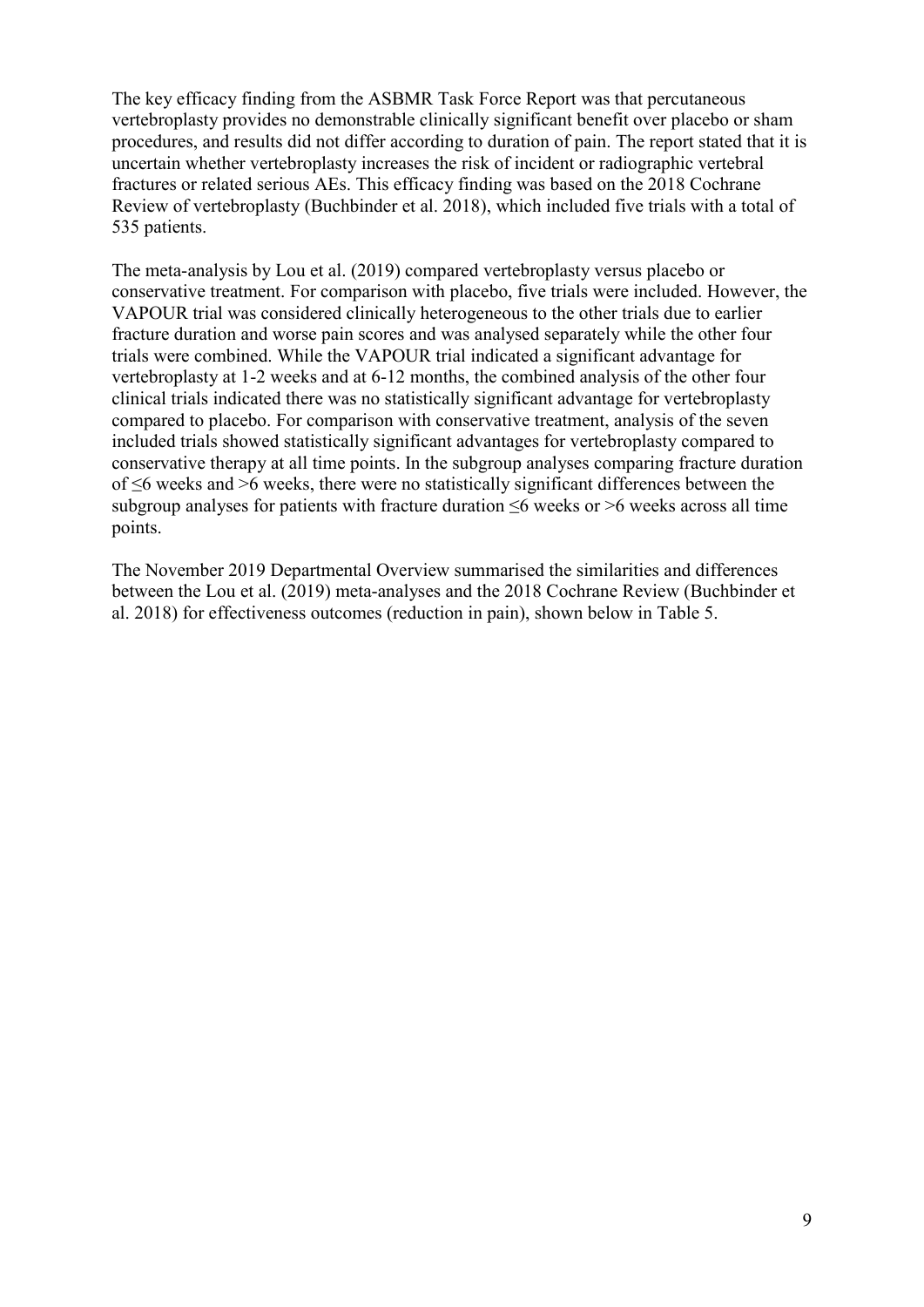|                                                                          | <b>Timepoint</b><br><b>Trial N</b>                                                                                                                                                                                                                                                                                                                                                                                                                                                                                                                                                                                                             |                             | <b>Patient N</b> |     | <b>MD</b>                     | $\mathsf{I}^2$ | <b>Included trials</b>                                                                                   |  |  |
|--------------------------------------------------------------------------|------------------------------------------------------------------------------------------------------------------------------------------------------------------------------------------------------------------------------------------------------------------------------------------------------------------------------------------------------------------------------------------------------------------------------------------------------------------------------------------------------------------------------------------------------------------------------------------------------------------------------------------------|-----------------------------|------------------|-----|-------------------------------|----------------|----------------------------------------------------------------------------------------------------------|--|--|
|                                                                          |                                                                                                                                                                                                                                                                                                                                                                                                                                                                                                                                                                                                                                                | Vert<br>Control<br>(95% CI) |                  |     |                               |                |                                                                                                          |  |  |
| Reduction in pain, vertebroplasty versus sham injection                  |                                                                                                                                                                                                                                                                                                                                                                                                                                                                                                                                                                                                                                                |                             |                  |     |                               |                |                                                                                                          |  |  |
|                                                                          | 1-2 weeks                                                                                                                                                                                                                                                                                                                                                                                                                                                                                                                                                                                                                                      | 4                           | 217              | 210 | $0.01$ (-0.48, 0.50)          | 0%             | Kallmes 2009, Buchbinder 2009,                                                                           |  |  |
|                                                                          | 1-3 months                                                                                                                                                                                                                                                                                                                                                                                                                                                                                                                                                                                                                                     | 4                           | 215              | 208 | $-0.41$ $(-0.92, 0.10)$       | $0\%$          | Hansen 2016, Firanescu 2018 for                                                                          |  |  |
| Lou et al.                                                               | 6-12 months                                                                                                                                                                                                                                                                                                                                                                                                                                                                                                                                                                                                                                    | 3                           | 145              | 144 | $-0.53$ $(-1.14, 0.08)$       | 0%             | 1-2 weeks and 1-3 months; Kallmes<br>excluded for 6-12 months.                                           |  |  |
| 2019                                                                     | 1-2 weeks                                                                                                                                                                                                                                                                                                                                                                                                                                                                                                                                                                                                                                      | 1                           | 55               | 57  | $-1.20$ ( $-2.26$ , $-0.14$ ) |                | <b>Clark 2016</b>                                                                                        |  |  |
|                                                                          | 1-3 months                                                                                                                                                                                                                                                                                                                                                                                                                                                                                                                                                                                                                                     | 1                           | 53               | 52  | $-1.30$ $(-2.56, -0.04)$      | NA             | Clark 2016                                                                                               |  |  |
|                                                                          | 6-12 months                                                                                                                                                                                                                                                                                                                                                                                                                                                                                                                                                                                                                                    | 1                           | 51               | 51  | $-1.30$ $(-2.54, -0.06)$      |                | <b>Clark 2016</b>                                                                                        |  |  |
|                                                                          | 1-2 weeks                                                                                                                                                                                                                                                                                                                                                                                                                                                                                                                                                                                                                                      | 5                           | 272              | 267 | $-0.09$ $(-0.30, 0.12)$       |                | 32% Kallmes 2009, Buchbinder 2009,                                                                       |  |  |
|                                                                          | 1 month                                                                                                                                                                                                                                                                                                                                                                                                                                                                                                                                                                                                                                        | 5                           | 269              | 266 | $-0.27$ $(-0.44, -0.10)$      | 0%             | Hansen 2016, Firanescu 2018, Clark<br>2016                                                               |  |  |
| 2018<br>Cochrane                                                         | 3 months                                                                                                                                                                                                                                                                                                                                                                                                                                                                                                                                                                                                                                       | 4                           | 198              | 196 | $-0.20$ $(-0.40, 0.00)$       | 0%             | Buchbinder 2009, Firanescu 2018,<br>Clark 2016, Hansen unpublished                                       |  |  |
| <b>Review</b>                                                            | 6 months                                                                                                                                                                                                                                                                                                                                                                                                                                                                                                                                                                                                                                       | 3                           | 171              | 168 | $-0.21$ $(-0.42, 0.01)$       | 0%             | Buchbinder 2009, Firanescu 2018,<br><b>Clark 2016</b>                                                    |  |  |
|                                                                          | 12 months                                                                                                                                                                                                                                                                                                                                                                                                                                                                                                                                                                                                                                      | 3                           | 135              | 134 | $-0.17$ $(-0.41, 0.06)$       | 0%             | Buchbinder 2009, Firanescu 2018,<br>Hansen unpublished                                                   |  |  |
|                                                                          | 24 months                                                                                                                                                                                                                                                                                                                                                                                                                                                                                                                                                                                                                                      | 1                           | 29               | 28  | $-0.36$ $(-0.88, 0.17)$       |                | NA Buchbinder 2009                                                                                       |  |  |
|                                                                          |                                                                                                                                                                                                                                                                                                                                                                                                                                                                                                                                                                                                                                                |                             |                  |     |                               |                | The 2018 Cochrane Review included the Clark et al. (2016) trial (VAPOUR) in its meta-analyses, while the |  |  |
| Comment                                                                  | Lou et al. (2019) publication considered this trial separately.<br>None of the Lou et al. (2019) analyses showed a statistically significant advantage for vertebroplasty, while<br>all of the Clark et al. 2016 analyses in the Lou et al. (2019) paper showed an advantage for vertebroplasty.<br>For the 2018 Cochrane Review, there was a statistically significant advantage for vertebroplasty at 1 month,<br>but not at any other time points.<br>The 2018 Cochrane Review showed some heterogeneity at the 1-2 week time point ( $12=32\%$ ), all other<br>analyses had I <sup>2</sup> =0%, as did all analyses for Lou et al. (2019). |                             |                  |     |                               |                |                                                                                                          |  |  |
| Reduction in pain, vertebroplasty versus conservative therapy/usual care |                                                                                                                                                                                                                                                                                                                                                                                                                                                                                                                                                                                                                                                |                             |                  |     |                               |                |                                                                                                          |  |  |
|                                                                          |                                                                                                                                                                                                                                                                                                                                                                                                                                                                                                                                                                                                                                                |                             |                  |     |                               |                | Voormolen 2007; Klazen 2010; Farrokhi                                                                    |  |  |
| Lou et al.                                                               | 1-2 weeks                                                                                                                                                                                                                                                                                                                                                                                                                                                                                                                                                                                                                                      | 6                           | 308              | 304 | $-1.83$ ( $-2.69$ , $-0.97$ ) |                | 91% 2011; Blasco 2012; Chen 2014; Yang<br>2016                                                           |  |  |
| 2019                                                                     | 1-3 months                                                                                                                                                                                                                                                                                                                                                                                                                                                                                                                                                                                                                                     | 6                           | 311              | 301 | $-1.60$ ( $-2.02$ , $-1.18$ ) |                | 68% Rousing 2009; Klazen 2010; Farrokhi                                                                  |  |  |
|                                                                          | 6-12 months                                                                                                                                                                                                                                                                                                                                                                                                                                                                                                                                                                                                                                    | 6                           | 295              | 280 | $-1.33$ $(-1.71, -0.95)$      | 63%            | 2011; Blasco 2012; Chen 2014; Yang<br>2016                                                               |  |  |
|                                                                          | 1-2 weeks                                                                                                                                                                                                                                                                                                                                                                                                                                                                                                                                                                                                                                      | 6                           | 321              | 306 | $-1.33$ $(-2.26, -0.39)$      |                | Voormolen 2007; Klazen 2010; Farrokhi<br>96% 2011; Blasco 2012; Chen 2014; Yang<br>2016                  |  |  |
|                                                                          | 1 month                                                                                                                                                                                                                                                                                                                                                                                                                                                                                                                                                                                                                                        | 3                           | 198              | 196 | $-2.06$ $(-3.35, -0.76)$      |                | 96% Chen 2014; Klazen 2010; Yang 2016<br>Rousing 2009; Klazen 2010; Farrokhi                             |  |  |
| 2018<br><b>Cochrane</b>                                                  | 3 months                                                                                                                                                                                                                                                                                                                                                                                                                                                                                                                                                                                                                                       | 6                           | 321              | 306 | $-1.18$ ( $-1.95$ , $-0.40$ ) |                | 95% 2011; Blasco 2012; Chen 2014; Yang<br>2016                                                           |  |  |
| <b>Review</b>                                                            | 6 months                                                                                                                                                                                                                                                                                                                                                                                                                                                                                                                                                                                                                                       | 5                           | 295              | 278 | $-1.05$ $(-1.82, -0.28)$      | 94%            | Klazen 2010; Farrokhi 2011; Blasco<br>2012; Chen 2014; Yang 2016<br>Rousing 2009; Klazen 2010; Farrokhi  |  |  |
|                                                                          | 12 months                                                                                                                                                                                                                                                                                                                                                                                                                                                                                                                                                                                                                                      | 6                           | 315              | 297 | $-1.02$ ( $-1.74$ , $-0.30$ ) |                | 94% 2011; Blasco 2012; Chen 2014; Yang<br>2016                                                           |  |  |
|                                                                          | 24 months                                                                                                                                                                                                                                                                                                                                                                                                                                                                                                                                                                                                                                      | 1                           | 38               | 39  | $-0.45$ $(-0.90, 0.01)$       |                | NA Farrokhi 2011                                                                                         |  |  |
|                                                                          |                                                                                                                                                                                                                                                                                                                                                                                                                                                                                                                                                                                                                                                |                             |                  |     |                               |                | Lou et al. (2019) and 2018 Cochrane Review used the same trials at the 1-2 week, 3 month and 12 month    |  |  |
|                                                                          | time points although for Lou et al. (2019) the analyses covered 1-3 months and 6-12 months.                                                                                                                                                                                                                                                                                                                                                                                                                                                                                                                                                    |                             |                  |     |                               |                |                                                                                                          |  |  |
| <b>Comment</b>                                                           | Patient numbers differed across these analyses as did the mean differences and 95% CIs, although all                                                                                                                                                                                                                                                                                                                                                                                                                                                                                                                                           |                             |                  |     |                               |                |                                                                                                          |  |  |
|                                                                          | results favoured vertebroplasty with the exception of the 24 month analysis in the 2018 Cochrane Review.                                                                                                                                                                                                                                                                                                                                                                                                                                                                                                                                       |                             |                  |     |                               |                |                                                                                                          |  |  |
|                                                                          | There was a high level of heterogeneity across all analyses.                                                                                                                                                                                                                                                                                                                                                                                                                                                                                                                                                                                   |                             |                  |     |                               |                |                                                                                                          |  |  |

<span id="page-9-0"></span>**Table 5 Similarities and differences between the meta-analyses in Lou et al. (2019) and the 2018 Cochrane Review – effectiveness outcomes**

MD=mean difference; NA=not applicable; Vert=vertebroplasty

Source: Table 8, p 11 of November 2019 Departmental Overview.

The November 2019 Departmental Overview also identified a randomised, non-blinded study (Xu et al. 2019) and a meta-analysis (Chen et al. 2019) relevant to the effectiveness of vertebroplasty. The study by Xu et al. (2019) compared targeted vertebroplasty and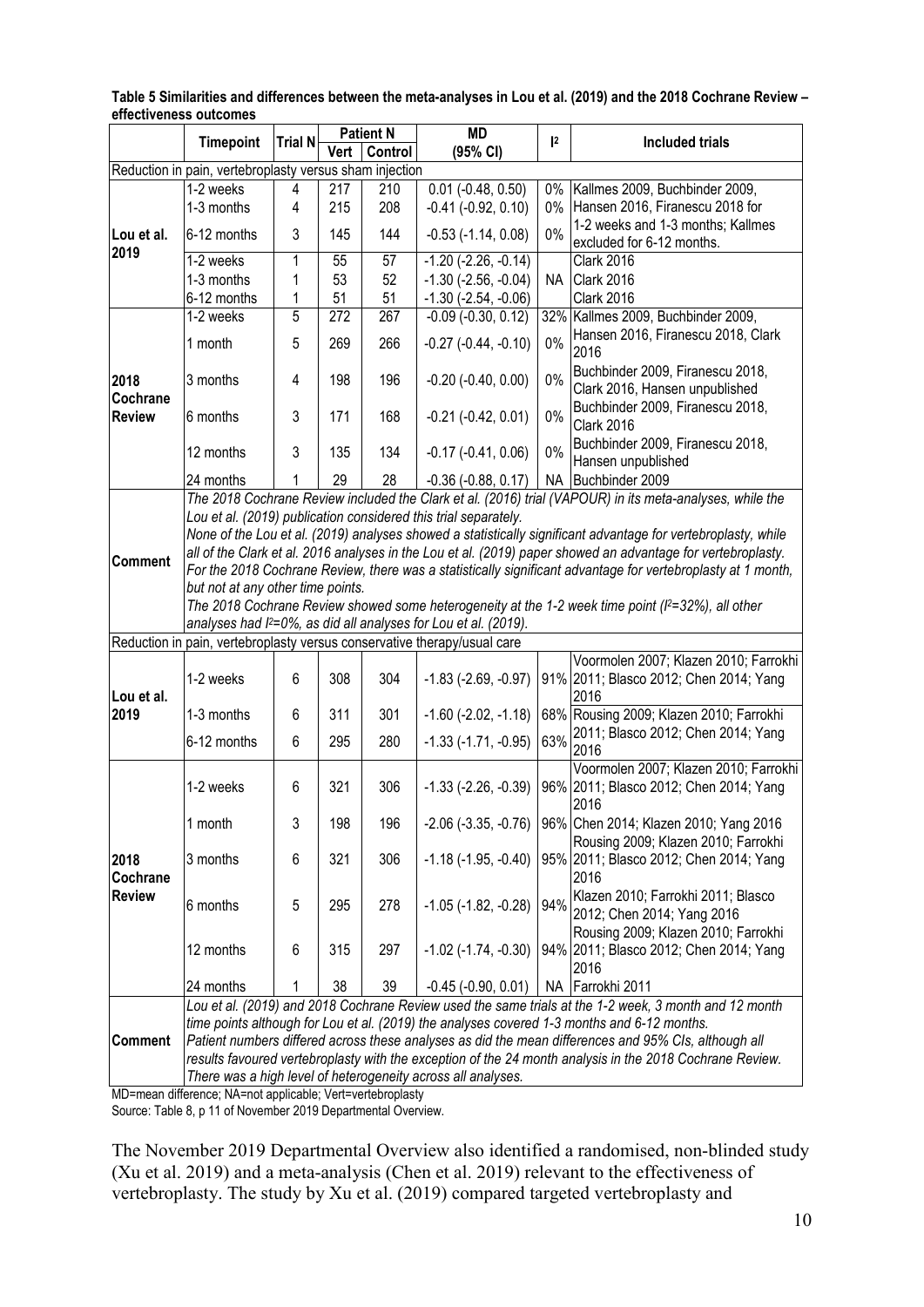traditional vertebroplasty in 42 patients aged between 50 and 87 years. The study report claimed "targeted percutaneous vertebroplasty" may achieve (1) less skin positioning fluoroscopy times, less total fluoroscopy times and dose, shorter operation time, which is more precise than traditional vertebroplasty; and (2) less incidence of cement leakage. The Departmental Overview noted that this was a non-blinded study with a small sample size, so results should be interpreted with caution.

The meta-analysis by Chen et al. (2019) compared unilateral and bilateral percutaneous vertebroplasty. A total of 9 studies including 627 patients were selected for inclusion (N=314 unilateral; N=313 bilateral). The meta-analysis showed no significant difference in visual analogue scale (VAS) (MD=−0.05, 95% CI [−0.24, 0.13]), Oswestry Disability Index (ODI) score (MD=0.03, 95% CI: [−0.57, 0.62]) and cement leakage (odds ratio=1.00, 95% CI: [0.67, 1.50]) between the unilateral group and the bilateral group. The surgery time of unilateral vertebroplasty was less than that of bilateral (MD =  $-8.42$ , 95% CI: [ $-13.17$ , −3.66]). Patients with bilateral vertebroplasty surgery have been injected with more cement than patients with a unilateral surgery  $(MD = -2.56, 95\% \text{ CI: } [-2.79, -2.33]).$ 

In its pre-ESC response to the February 2020 ESC meeting, the applicant reiterated that:

- the VAPOUR trial was triggered by the MSAC outcome in 2011. Compared to the 2009 trials, the VAPOUR trial was designed to treat a different patient group with more severe symptoms, worse osteoporosis, mostly inpatients, and used a different technique called "vertebral fill". The applicant claimed the only other randomised trial to test early vertebroplasty (within 3 weeks of fracture) for patients with severe pain due predominantly (80%) to thoracolumbar fractures is Yang et al. 2016 which verifies the findings in the VAPOUR trial.
- no authors from VAPOUR or the other blinded trials since 2009 were invited to contribute to the ASBMR Taskforce review. The applicant also claimed that the authors have had no clinical experience with vertebroplasty since 2009, when they stopped referring patients for it. The VAPOUR trial has happened since then.
- the Lou et al. (2019) meta-analysis assessed VAPOUR separately from the other randomised trials of vertebroplasty due to clinical differences and presented its results as a separate sub-group. This follows the guidelines in the published Cochrane vertebroplasty protocol. The applicant requested MSAC reconsider its positive assessment of the Cochrane Review from the 2018 PSD on the basis that:
	- $\circ$  the applicant has published a methodologically rigorous analysis of the Cochrane Review containing criticisms which are methodologically sound and referenced
	- o the independent assessment of the Cochrane Review by Thema Consulting found it of critically low quality on AMSTAR2 rating, and not aligned to the PICO of MSAC 1466
	- o Lamanna 2019, written by a Melbourne group, noted the errors in analysis in the April 2018 Cochrane Review and questioned why these were not corrected in the November 2018version, after they had been pointed out in a written complaint to Cochrane.

In its pre-MSAC response, the applicant reiterated its request for the 2018 Cochrane Review (Buchbinder et al. 2018), and by extension the ASBMR (Ebling et al. 2019) publication, to be excluded from MSAC's considerations. The applicant also claimed that the pre-specified clinical endpoint chosen for the VAPOUR trial was used to define how many patients responded sufficiently favourably and how many did not. The applicant also provided two new publications for MSAC to consider: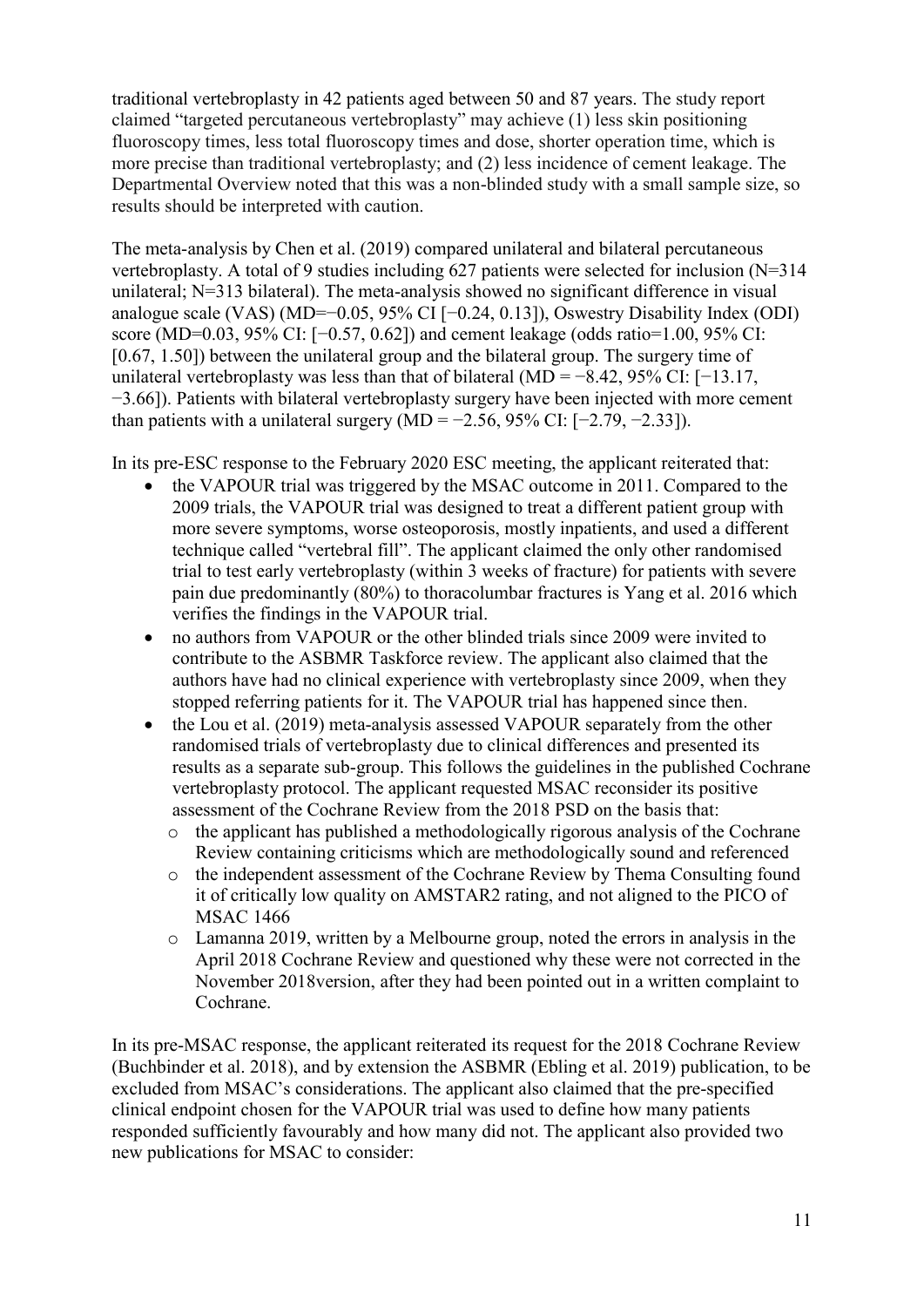- Diamond et al. (2020) presenting the subgroup analysis of 93 patients with fracture duration ≤3 weeks from the VAPOUR trial and a review of literature (i.e. publication of the unpublished subgroup analysis data provided to MSAC)
- Clark et al. (2020) letter to the editor of Internal Medicine Journal regarding the 2018 Cochrane review and the VAPOUR trial.

## **Clinical claim**

A revised clinical claim was not provided as part of the reconsideration of Application 1466. The claim that vertebroplasty has superior effectiveness compared to conservative medical therapy in relation to pain relief, and non-inferior safety therefore remained unchanged; see [PSD Application](http://www.msac.gov.au/internet/msac/publishing.nsf/Content/1466-Public) No. 1466, Nov 2018/March 2019 p13.

## **12. Economic evaluation**

A revised economic evaluation was not provided as part of the reconsideration of Application 1466. This therefore also remained unchanged; see [PSD Application](http://www.msac.gov.au/internet/msac/publishing.nsf/Content/1466-Public) No. 1466, Nov 2018/March 2019 p13. In its pre-ESC response to the February 2020 ESC meeting, the applicant reiterated is advice of "a median 5.5 day reduction in hospitalisation and daily bed costs provided by Ramsay health care of \$800-\$900 per night. Savings on hospitalisation costs would exceed the cost of vertebroplasty for inpatients."

## **13. Financial/budgetary impacts**

Revised utilisation or cost estimates were not provided as part of the reconsideration of Application 1466. This remained unchanged despite the requested changes to the eligible population; see [PSD Application](http://www.msac.gov.au/internet/msac/publishing.nsf/Content/1466-Public) No. 1466, Nov 2018/March 2019 p13.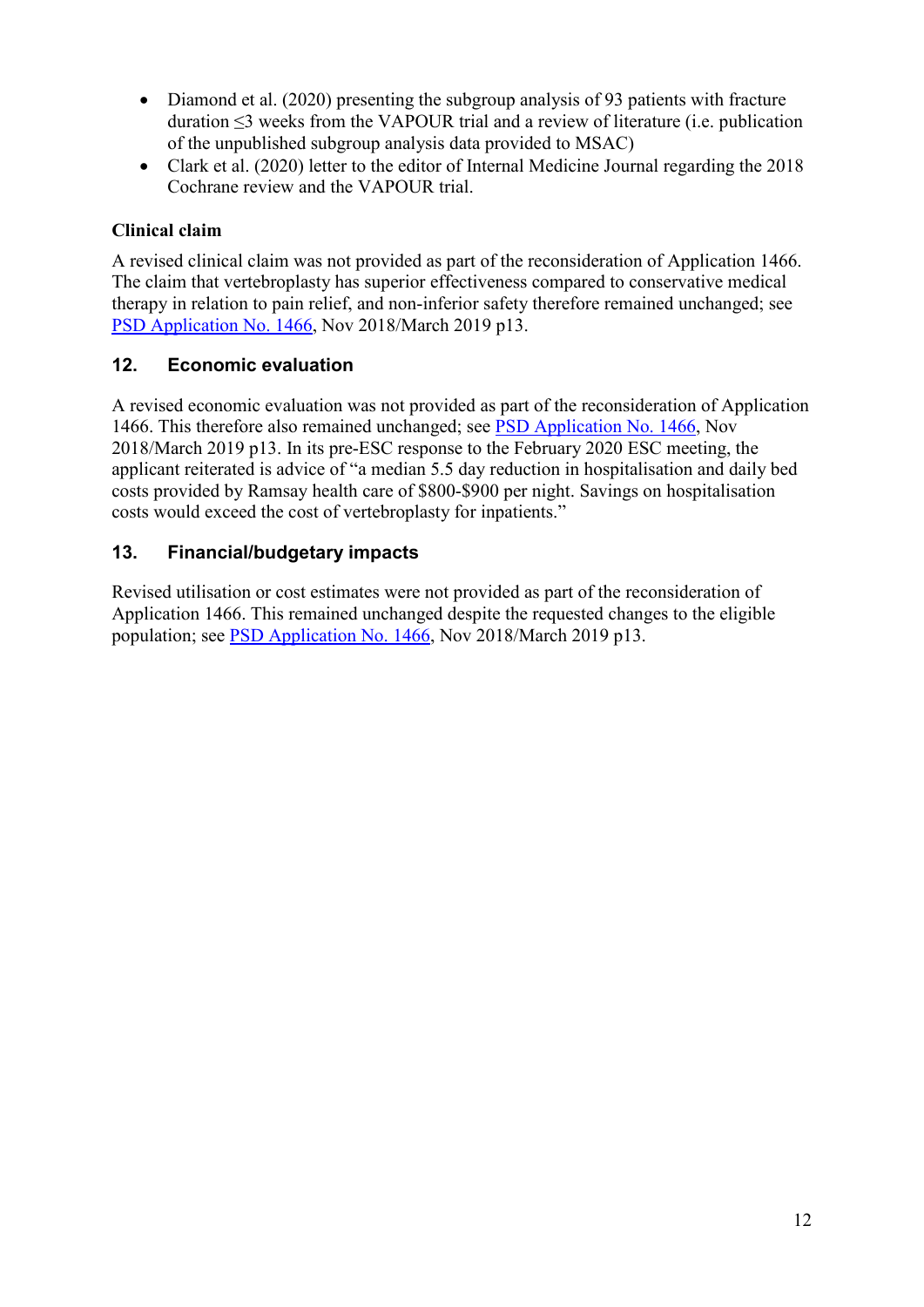## **14. Key issues from ESC for MSAC**

| <b>ESC</b> key issue                                                                                                                                                                                                 | <b>ESC</b> advice to MSAC                                                                                                                                                                                                                                                                                                                                                                                                                                |
|----------------------------------------------------------------------------------------------------------------------------------------------------------------------------------------------------------------------|----------------------------------------------------------------------------------------------------------------------------------------------------------------------------------------------------------------------------------------------------------------------------------------------------------------------------------------------------------------------------------------------------------------------------------------------------------|
| Whether to support the claim<br>made in Diamond (2019), Clark<br>$(2019)$ and Lamanna $(2019)$<br>that the Cochrane Review is not<br>relevant to the requested listing<br>and the focus should be on<br>VAPOUR alone | Based on the totality of the information presented, including input<br>from the stakeholder meeting, ESC considered that dismissing<br>evidence from other trials and focusing on the VAPOUR trial alone<br>was inappropriate.                                                                                                                                                                                                                           |
| Whether the points made in<br>Clark (2019) counter the claim<br>made by Buchbinder and Busija<br>(2019) that vertebroplasty<br>should not be performed                                                               | Research and publications stating opposing conclusions to the<br>applicant's findings cannot be dismissed. ESC was of the view that<br>all evidence of the comparative safety and effectiveness of<br>vertebroplasty should be considered.                                                                                                                                                                                                               |
| The impact of the safety<br>outcomes identified in<br>Mazzantini et al. (2019) and<br>Hsieh et al. (2019)                                                                                                            | ESC considered that these publications should not be overlooked; the<br>comparative safety of vertebroplasty remains uncertain overall.                                                                                                                                                                                                                                                                                                                  |
| The case presented by the<br>applicant is optimistic but not<br>entirely without merit                                                                                                                               | While the effectiveness and economic case presented by the<br>applicant is not strong, ESC acknowledged that improvements in<br>functional mobility are biologically plausible. However, comparative<br>effectiveness has not yet been demonstrated using this outcome<br>measure. ESC noted the claims made by the applicant regarding<br>choice, equity, and enhancing public system responsiveness.                                                   |
| Considerable uncertainty in<br>available evidence                                                                                                                                                                    | Key aspects of uncertainty include the evidence for the clinical and<br>economic outcomes, the setting of use, likely procedure variation,<br>potential harms, and potential use outside the proposed patient<br>population. Consequently, ESC was of the view that the application<br>has presented the best case scenario.                                                                                                                             |
| Implementation measures                                                                                                                                                                                              | Options are limited for the MBS to influence issues such as use<br>outside the proposed patient population, referral process, practice<br>variation, experience of providers and case-by-case considerations.<br>Considerable discretion is likely to be left to providers. As such ESC<br>advised MSAC to consider its previous decisions, potential problems<br>and its risk tolerance, before deciding if the implementation risks are<br>acceptable. |
| Financial impact                                                                                                                                                                                                     | ESC advised that the estimated financial impact was relatively<br>modest for the MBS, but there would be significant upward potential.                                                                                                                                                                                                                                                                                                                   |

#### **ESC discussion**

ESC noted the narrowing of the proposed population since MSAC's most recent previous consideration of this application, to patients with thoracolumbar vertebral fractures with duration of ≤3 weeks and severe pain. ESC noted that the comparator, clinical claim and clinical management algorithm are otherwise unchanged since the previous consideration. ESC therefore focused on the new material provided since MSAC's most recent previous consideration.

ESC noted new data analyses provided by the applicant:

• VAPOUR trial data for patients with thoracolumbar fractures of ≤3 weeks duration, showing no statistically significant differences in the 10-point numeric rating scale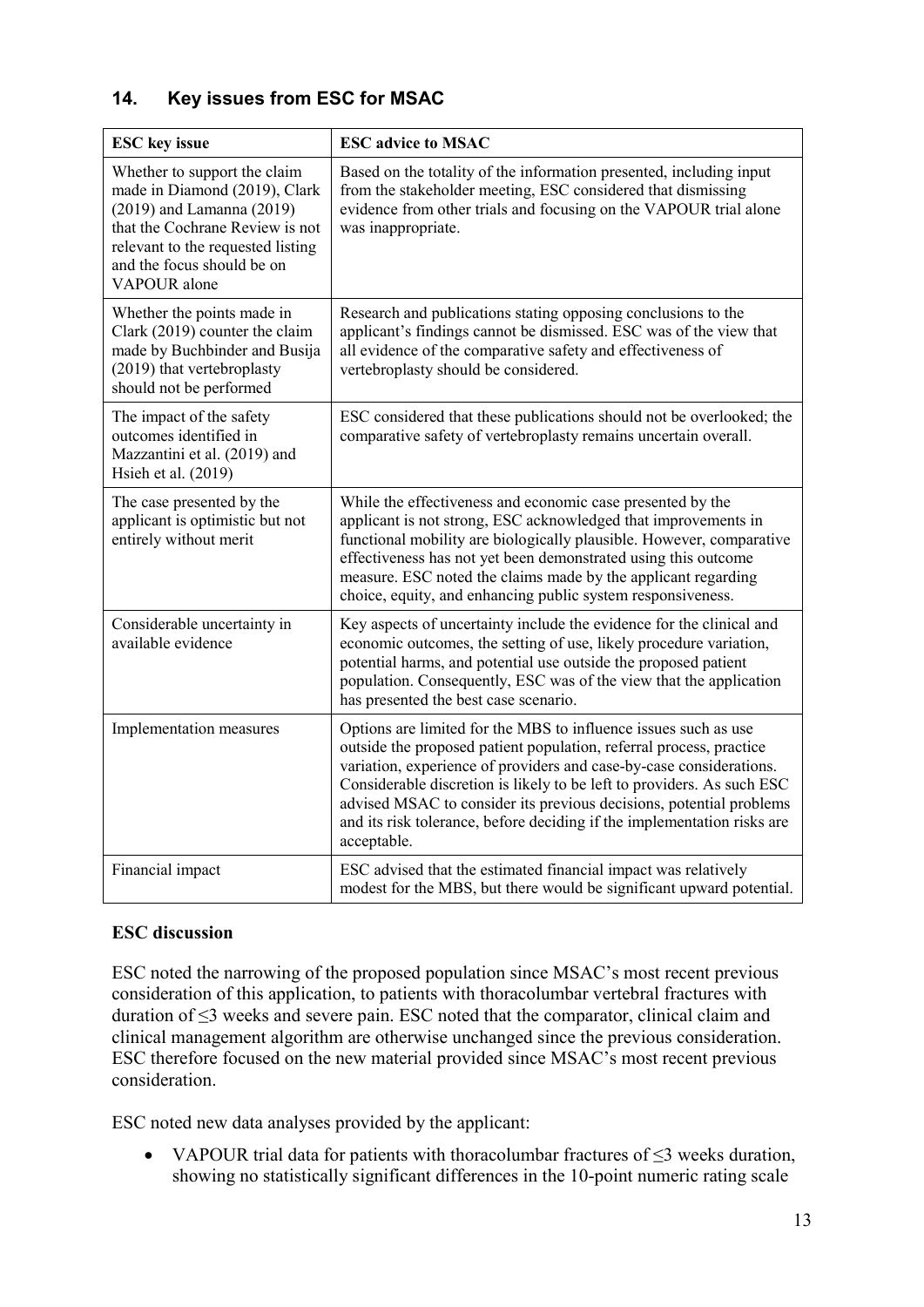(NRS) pain scores or EQ-5D results between vertebroplasty and sham interventions groups at baseline

• an unpublished (Diamond et al.) subgroup analysis of patients with fractures of ≤3 weeks duration showing statistically significant differences between vertebroplasty and placebo, including the proportion of patients with NRS pain score  $\leq$  4 at day 14 (20% versus 51%; difference in proportions 31%, 95% CI: 12% to 50%), and the mean NRS pain scores at day 14 (3.8 versus 5.6; difference in means 1.9, 95% CI: 0.7 to 3.0).

ESC considered that the approach adopted in VAPOUR of converting continuous scores to a binary outcome may obscure findings in individuals whose pain score did not change.

ESC noted the new evidence provided for comparative safety: Mazzantini et al. (2019) and Hsieh et al (2019). Mazzantini et al. (2019) prospectively showed the risk of new vertebral fracture after vertebroplasty was high in absolute terms, and higher when associated with glucocorticoid use (44.3% in the glucocorticoid group and 22.6% in the non-glucocorticoid group). ESC noted that the population in this study was restricted to those with vertebroplasty and considered this appropriate. Hsieh et al. (2019) was a retrospective review of risk factors for neurological deficit and pulmonary cement embolism. ESC noted the applicant's concern that, although this paper is recent, the procedures reviewed were performed 5–8 years ago suggesting they may not reflect contemporary practice. ESC also noted that the pain duration categories (<2 weeks, 2 weeks to 3 months, >3 months) are different to the current application, making comparison difficult. In addition, many participants in the study waited a long time between fracture and vertebroplasty. ESC noted that two-thirds of patients in the study had leakage of cement, although only a small number needed surgical corrective treatment. ESC concluded that this evidence shows that the procedure is not risk-free.

ESC noted forest plots from Lou et al. (2019) in which data from the VAPOUR trial in terms of pain reduction at different time intervals was analysed separately from that of other randomised trials of vertebroplasty. ESC noted that, although the plot for the VAPOUR trial favours vertebroplasty, the analysis did not separate outcomes for the  $\leq$ 3 week and >3 week subgroups.

ESC noted that the stakeholder meeting held in June 2019 raised a number of issues, in particular:

- variance of views expressed at the meeting, noting also that, due to absences, views not supportive of the application were not expressed in person at the meeting
- concern whether patients would be able to access treatment within 3 weeks, and the potential for this timeframe to create access issues
- how much the patient population should be restricted, including whether the procedure should be restricted to the four joints with the strongest evidence (T11– L2), given there is weaker evidence for the two vertebrae on either side of these
- both positive and negative patient experiences of the procedure
- expert opinion that there would need to be sufficient clinical overlap across patients enrolled in the trials for an individual patient data (IPD) meta-analysis to be meaningful.

ESC also considered that an IPD analysis may not be feasible if there is inadequate recording at the individual patient level across all studies of all parameters for which clinical heterogeneity is claimed to have a consequence for the size of the effect of vertebroplasty (eg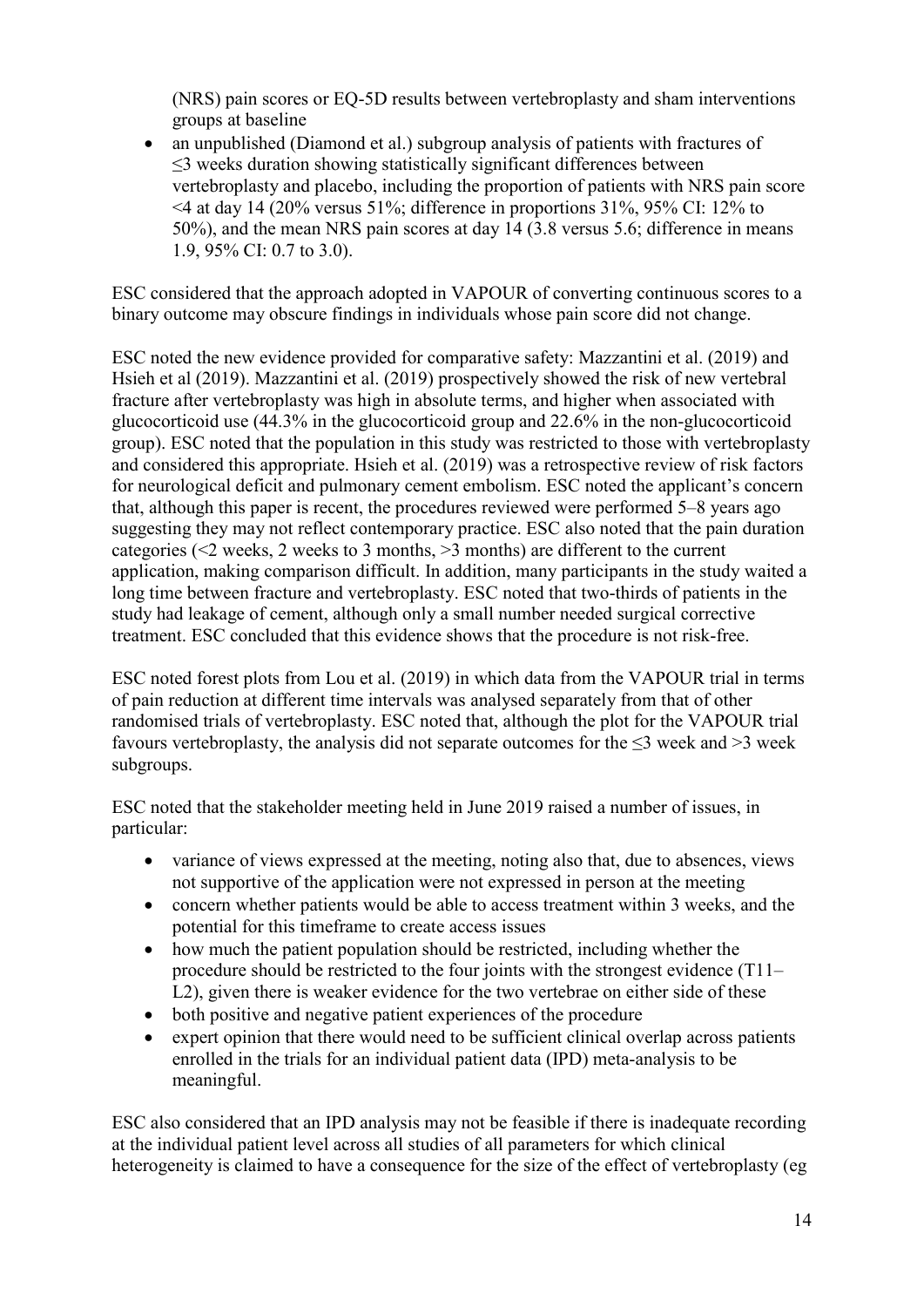time between fracture and intervention) or across enough relevant outcome measures (eg measures of function as well as pain).

ESC noted that no new information was provided for the economic analysis despite ESC's previous suggestion that "multiple changes are needed to provide a more appropriate base case". ESC noted the applicant's pre-ESC response that an estimate of cost-savings from reduced hospital length of stay had already been provided. However, ESC considered that hospital cost-saving is only one of many economic considerations, and the estimate provided by the applicant may overestimate overall cost-saving because not all patients receiving vertebroplasty would have been hospitalised. ESC also considered that an average per day estimate would be unlikely to reflect the cost profile of a hospital episode (e.g. higher cost upfront with lower costs later), such that the relevant marginal costs of any reduced hospital length of stay would be less than this average estimate. ESC considered that the economic model did not support the applicant's claim of cost-saving.

ESC noted that issues previously identified with the economic model still remain: time horizon >1 year may be more appropriate; quality-adjusted life years (QALYs) are based on pain scores only, not functional effect; the incremental QALY benefit is very small so the incremental cost-effectiveness ratio (ICER) is very sensitive to changes in costs; and if fewer patients are treated in the hospital setting or if the cost per day is lower the ICER moves away from its stated dominance.

ESC noted that previously identified areas of uncertainty remain:

- the effect of the mix of hospital/outpatient setting on cost-effectiveness (noting that any tighter restriction of the eligible population to hospitalised patients only would likely have perverse consequences by creating incentives for extra hospitalisations)
- lack of a widely disseminated model of care, pathways and superior referral process for vertebral fractures
- the impact of analgesic use on QALYs
- a high chance of variability in procedure quality depending on operator experience
- limited generalisability of a single site trial
- use of spine MRI may not lead to the procedure
- considerable potential for use beyond the proposed patient population, but uncertainty about what will happen in practice
- limitations of the item descriptor and evidence, which mean that patients with potential to benefit may be different from those in whom benefit has been demonstrated.

ESC noted that one area of uncertainty that would favour the procedure relative to the comparator is the reduction in risks associated with opiate treatment.

ESC noted that no new information on the financial or budgetary impact was provided. ESC noted that the financial impact to the MBS is likely to be modest, with possible freed resources for other parts of the healthcare system. However, ESC noted that the financial impact may be higher than predicted as a result of osteoporosis burden, eligibility and uptake, use in other patients, and population ageing. ESC noted that infrastructure is in place for 400– 500 procedures per year (noting financial estimates use lower procedure numbers).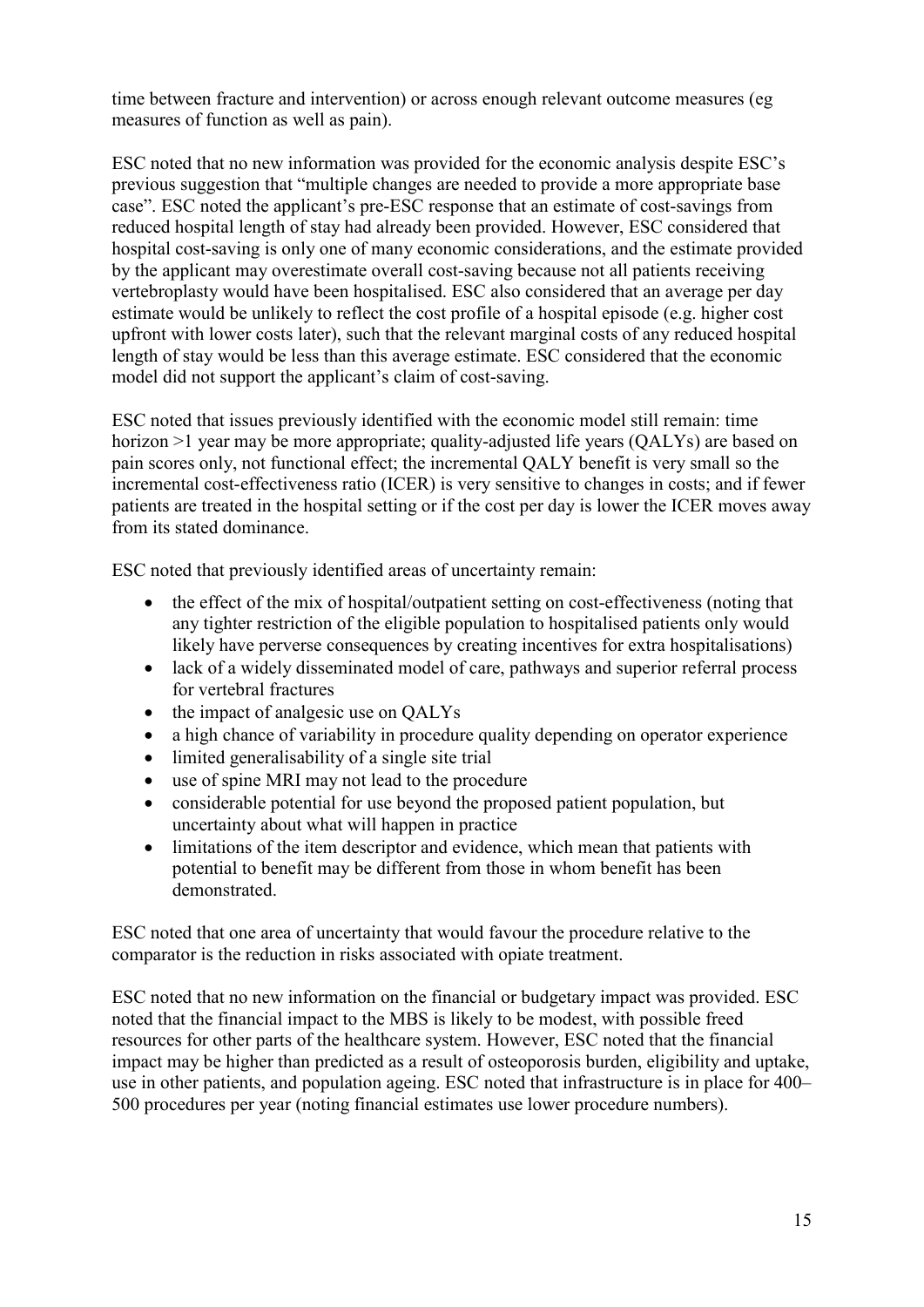ESC noted MSAC's questions to ESC that have been addressed by the Department:

- the potential for use in other patients  $-$  ESC noted the Department's suggestion to make the item descriptor more restrictive by specifying that the timeframe of ≤3 weeks relates to fracture duration, not pain duration
- whether to claim per episode or per fracture ESC noted the Department's suggestion that claims should be limited to once per patient per episode, regardless of the number of fractures.

However, ESC considered that, while attempts to reduce uncertainties are desirable, these two proposed measures:

- do not directly address key uncertainties (e.g. effect of the rate of hospitalisation on cost-effectiveness)
- may increase rather than reduce the potential for use outside the proposed patient population
- may not be optimal in light of access, clinical evidence and an individual patient's capacity to benefit from the procedure.

ESC considered that the ongoing uncertainties with this application arise mostly as a consequence of multiple post hoc analyses of a single randomised trial in the context of evidence from a wider set of randomised trials, and the transferability of these findings to overall Australian clinical practice. These and other issues identified above would need to be addressed to ensure the safe, appropriate and cost-effective use of this procedure.

ESC noted the claims made by the applicant regarding choice, equity, and enhancing public system responsiveness. ESC also recalled that MSAC has previously accepted the clinical need in this patient group, recognising that severe pain and loss of function can accompany a vertebral fracture.

# **15. Other significant factors**

Nil.

# **16. Applicant comments on MSAC's Public Summary Document**

The Interventional Radiology Society of Australasia welcomes the decision to restore public funding for a highly selected patient group likely to benefit from early vertebroplasty. Most osteoporotic spinal fractures produce mild symptoms and do not need vertebroplasty. A subset of patients with early fractures and severe, uncontrolled pain receive substantial benefit from early vertebroplasty. In this patient group there is no other treatment option, other than escalating doses of opiate therapy and bed rest, which can be a challenging health problem for elderly patients.

We make the following observations about the MSAC assessment:

- The application took 3.5 years to complete.
- The VAPOUR trial, a randomised controlled trial published in the Lancet, was designed specifically to assess vertebroplasty in the pre-defined patient group of this application. We feel that the study could have benefited from a more considered analysis by the MSAC.
- The MSAC has recommended the formation of a prospective registry to identify *"whether the patient was hospitalised or not at the time the decision to perform the*